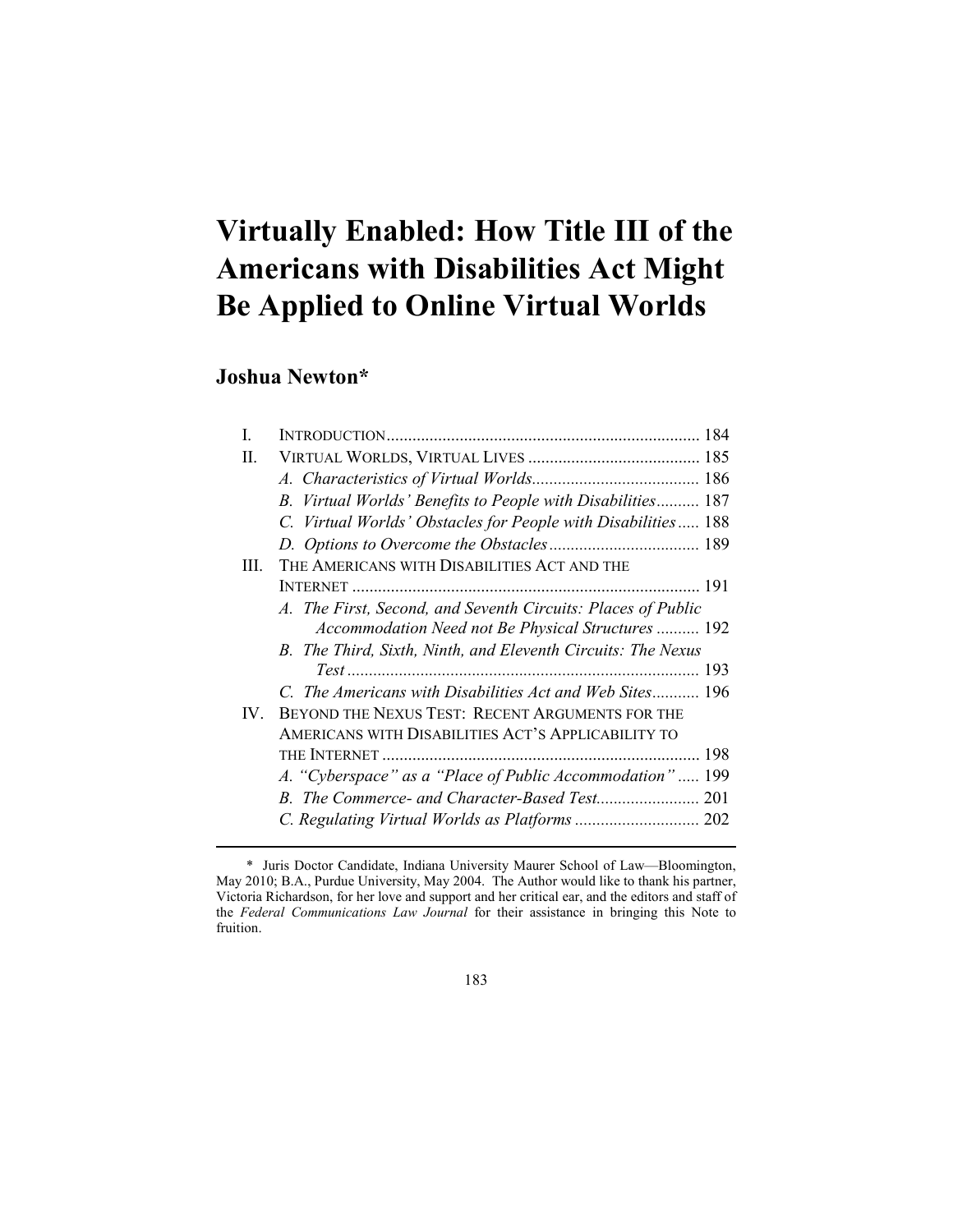#### I. INTRODUCTION

In recent years, the Internet has provided new options for individuals suffering from debilitating infirmities to enjoy their lives independently. Much of this has come from online commerce, such as Web sites, like Amazon.com, that sell products or services to people without them ever needing to leave home. However, games like Second Life and World of Warcraft have gone further, creating virtual worlds in which individuals, disabled or not, may enjoy virtual lives, sharing experiences, forming friendships, and starting businesses. For disabled individuals, virtual worlds may mean a life less hindered by physical disability and social interactions without stigma, increasing self-worth and independence.

 However, individuals with severely impaired vision, hearing, or motor abilities may not be able to enjoy the benefits provided by virtual worlds. Since virtual worlds are primarily conveyed through visual media, "low vision" or blind users may find life in these virtual worlds even more prohibitive than their real lives. If not subtitled, conversation in virtual worlds may be impossible, even to those able to read lips. Those lacking the motor or visual capacity to use a mouse effectively can be handicapped if mouse inputs are the only means of interacting with the world.

To remedy these problems, disabled individuals must rely on accessibility functions and settings in virtual-world programs, or third-party software and hardware, to be able to play or "live" in these virtual worlds. However, providing access to impaired individuals is entirely voluntary for virtual-world developers and is thus inconsistent among these games. Third-party software and hardware may be incompatible with some games, blocked by others as "cheats" that provide users with an unfair advantage, or may be prohibitively expensive.

Developments in disability-law jurisprudence, such as the recent settlement in *National Federation of the Blind v. Target Corp.* have provided hope for some in the disability advocacy community that the Americans with Disabilities Act (ADA) may be applied to these virtual worlds.<sup>1</sup> The *Target* case was the first action applying the ADA to a Web site that survived a motion to dismiss.<sup>2</sup> The plaintiffs were blind individuals who claimed Target's retail Web site discriminated against them by not accommodating the screen-reading software they use to view Web sites. If such suits become more prevalent, then disability advocates hope that Web sites and Internet service providers (ISPs) may soon be forced by law to

 <sup>1.</sup> *See* Posting of Benjamin Duranske to Virtually Blind, http://virtuallyblind.com/2008/10/06/disabled-user-access-virtual-worlds/ (Oct. 6, 2008). 2. *See id*.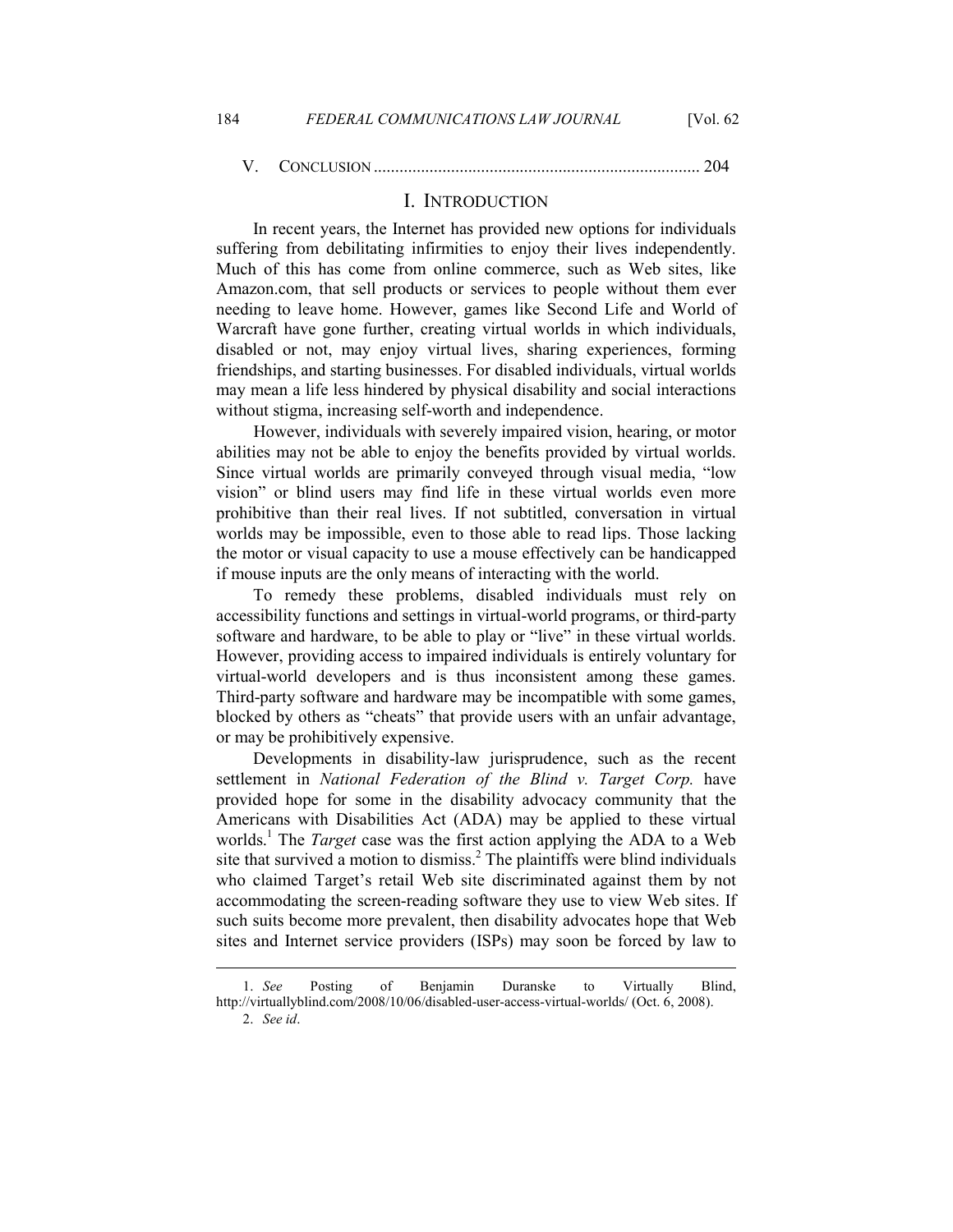provide reasonable accessibility measures to their Web sites. If the ADA is applicable to Web sites, then, by extension, it may be applicable to online virtual worlds. Alternatively, even if the ADA is not applicable to Web sites, disability advocates hope that features of virtual worlds analogous to the real world may provide stronger arguments for the application of the ADA to virtual worlds. $3$ 

Such optimism may be premature, however, as the decision to hear the case was more of a reflection of the current circuit split over whether "places of public accommodation" under the ADA should include "places" other than physical structures. Moreover, while some features of online virtual worlds make application of the ADA to virtual worlds more apposite than to Web sites, other features, such as their nature as products themselves, may exempt virtual worlds from the requirements of the ADA. If advocates wish to succeed in applying the ADA to virtual worlds, courts will need to be educated about the prevalence and future of online commerce, and persuaded that application of the ADA to virtual worlds is possible as the ADA is currently written.

This Note attempts to distinguish virtual worlds from Web sites and discusses the potential for overcoming the circuit split by suggesting application of the ADA to virtual worlds independent of its application to Web sites. Section II of this Note discusses virtual worlds and their relevance to people with disabilities. Section III outlines Title III of the ADA and discusses the historical and current split in the federal circuits over the ADA's definition of "places of public accommodation" under Title III. Section IV discusses problems with the application of Title III to virtual worlds and suggests new arguments for its application to virtual worlds. Section V concludes by arguing from the material presented that courts should adopt an interpretation of Title III that looks to the character of a place instead of its physicality.

## II. VIRTUAL WORLDS, VIRTUAL LIVES

 Web sites offer access to a multitude of products and services, vast amounts of information, and a global connection unimagined prior to the invention of the World Wide Web. However, Web sites are not immersive and, thus, often provide little experience to the user beyond sitting at a desk in front of a computer. Unlike Web sites, most virtual worlds do not offer products or services, but are often products themselves.<sup>4</sup> Also, unlike Web sites, the experiences virtual worlds provide are immersive and, as a result, virtual worlds can provide virtual lives.

 <sup>3.</sup> *See id*.

 <sup>4.</sup> *See, e.g., infra* Part IV.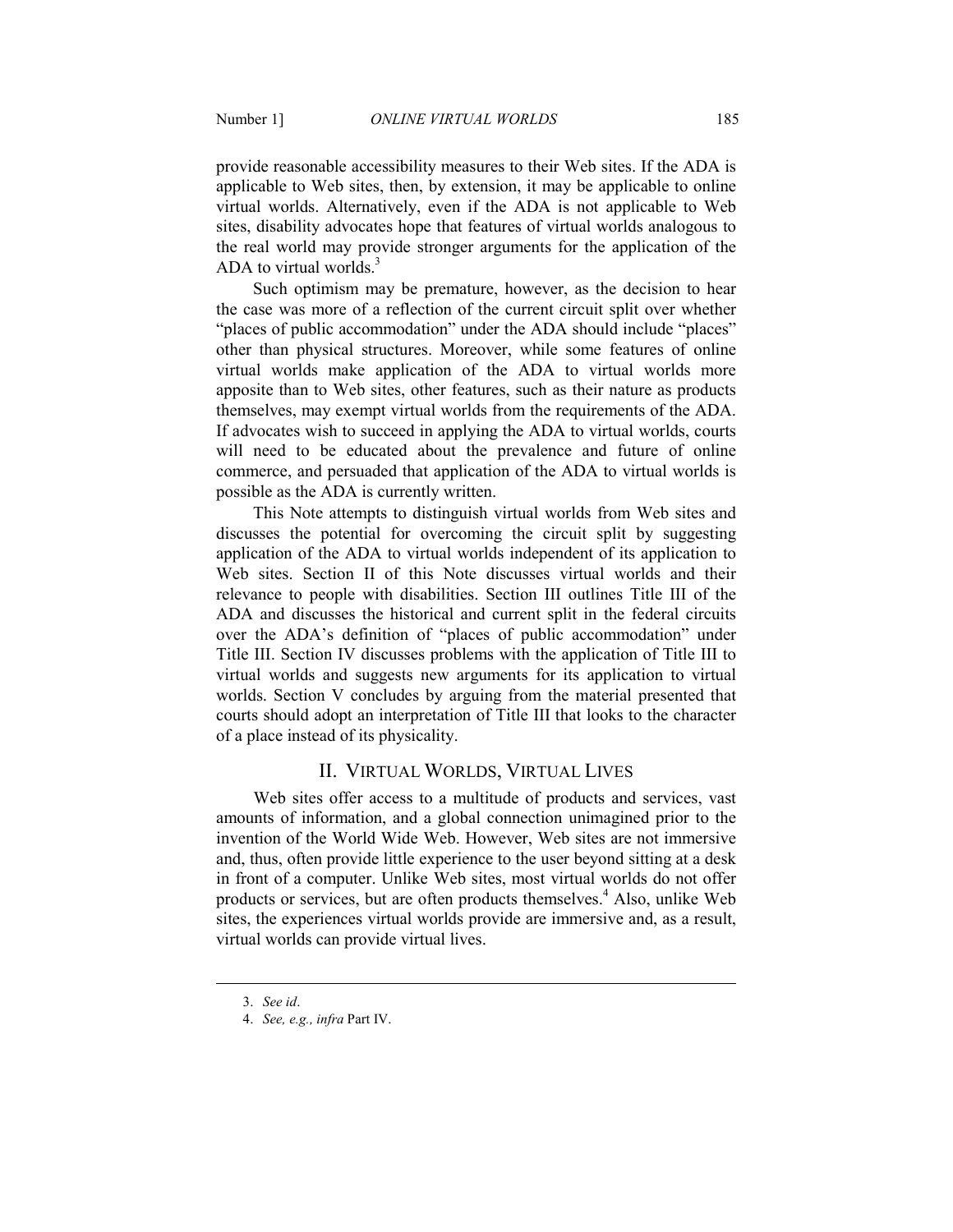#### *A. Characteristics of Virtual Worlds*

Virtual worlds are essentially computer games or software that allow the player or user to view and interact with others over the Internet in a persistent three-dimensional environment.

Some of these worlds may be true to life, representing a suburban neighborhood or an East Coast metropolis, or they may be fantastic, representing a medieval kingdom or a planet in a faraway galaxy. Some worlds, like Second Life, provide the opportunity to experience a multitude of virtual landscapes in a single program.

In these virtual worlds, the user is represented by an "avatar," a threedimensional model that inhabits the world and accepts and follows commands inputted by the user.<sup>5</sup> The user is able to personalize an avatar, providing a greater connection to his or her virtual representative. Users interact with the world and with other users through these avatars, and may often communicate through text, voice, or gestures.

The bond between a user and avatar can be very intimate and personal, so personal that he or she may actually feel the actions that the avatar has been commanded to perform. Mark Dubin, a neuroscientist and former University of Colorado professor, explained this phenomenon, stating, "[y]ou have a representative that is you and responds to you. You move, it moves. You feel like you're there. Literally your brain will show activity typical of what the avatar is doing."<sup>6</sup> Dubin's explanation has some anecdotal support as well.<sup>7</sup> For instance, users of Second Life have gone so far as to create a "virtual ability island," where people with disabilities may perform therapeutic activities that help them overcome difficulties in their real lives.<sup>8</sup>

The persistence of virtual worlds—virtual-world programs continue to run with or without users, allowing them to store data about users' locations, attributes, inventories, and so  $on<sup>9</sup>$ —creates a continuity not only to the virtual world, but also to its virtual inhabitants. As a result of this continuity, users may develop entirely new online personas within the virtual world that change as they change. Indeed, a significant number of virtual-world users prefer their virtual life to their real life.<sup>10</sup>

 <sup>5.</sup> Kevin W. Saunders, *Virtual Worlds—Real Courts*, 52 VILL. L. REV. 187, 190 (2007).

 <sup>6.</sup> Shelley Schendler*, Second Life Frees Disabled from Restrictions of Everyday Life*, Voice of America, Sept. 17, 2008, *available at* http://www.voanews.com/ english/archive/2008-09/2008-09-17-voa24.cfm.

 <sup>7.</sup> *See id.*

 <sup>8.</sup> *See* Duranske, *supra* note 1; Virtual Ability Home Page, http://virtualability.org/ default.aspx (last visited Dec. 10, 2009).

 <sup>9.</sup> Saunders, *supra* note 5, at 191.

 <sup>10.</sup> *Id.* at 191-92.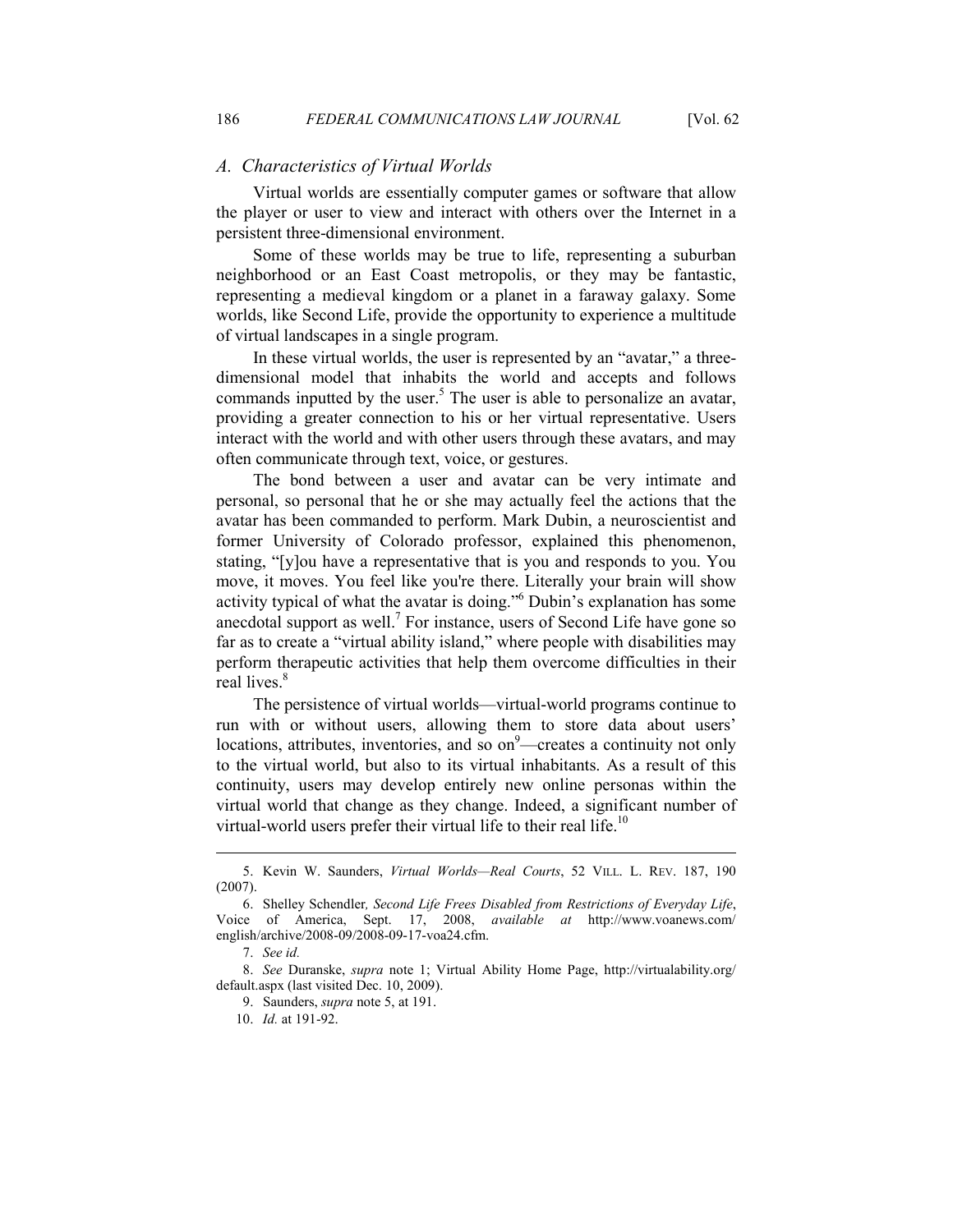Moreover, as a result of the continuity and persistence of these avatars, users can develop real, lasting relationships with other users within the game. The authenticity of these relationships can be demonstrated by the extravagant virtual-world weddings between virtual inhabitants that replace real-world ceremonies,<sup>11</sup> and the real divorces that result from virtual infidelities.<sup>12</sup>

#### *B. Virtual Worlds' Benefits to People with Disabilities*

The benefits of virtual worlds to the disabled are immense. As previously mentioned, the bond a virtual-world user shares with his or her avatar creates a vicarious motility, so he or she actually feels like acts are being performed through the avatar. Because of this vicarious motility, virtual worlds provide an alternative means for social interaction that closely mimics the real world.

This alternative interaction grants a social life to people who would otherwise be bound to their home or their bed. In virtual worlds, people with physical disabilities may go out dancing, rock climbing, or fight in the prince's army. Alternatively, they can play games with other people, as superheroes in a super-powered team, or join a raiding party fighting goblins on the outskirts of a virtual town. Second Life even trades virtual currency with real-world currency on a virtual exchange, sells virtual real estate, and allows its users to keep intellectual property rights in virtual property they create in the game.<sup>13</sup> This level of interactivity and persistence allows people with disabilities to start successful businesses making thousands of real dollars a year, allowing them greater independence and increasing self-worth.<sup>14</sup>

Moreover, a homogeneous appearance of capability among avatars removes or mitigates the stigma of disability from interpersonal relations.<sup>15</sup> The form of one's avatar may or may not be limited by the game; some developers provide model templates and a limited number of personalization options, while others provide merely a basic shape and allow tech-savvy users to create their own models and textures, their

 <sup>11.</sup> *See* CNN, *Virtual World, Real Emotions: Relationships in Second Life*, Dec. 15, 2008, http://www.cnn.com/2008/LIVING/12/12/second.life.relationship.irpt/index.html (last visited Dec. 10, 2009).

 <sup>12.</sup> *See* CNN, *Second Life Affair Ends in Divorce*, Nov. 14, 2008, http://www.cnn.com/2008/WORLD/europe/11/14/second.life.divorce/index.html (last visited Dec. 10, 2009).

 <sup>13.</sup> Steven J. Davidson, *An Immersive Perspective on the Second Life Virtual World*, 947 PLI/PAT 673, 681 (2008).

 <sup>14.</sup> Steve Mollman, *Online a Virtual Business Option for Disabled,* CNN, July 10, 2007, http://edition.cnn.com/2007/BUSINESS/07/10/virtual.disabled/index.html (last visited Dec. 10, 2009).

 <sup>15.</sup> Schendler, *supra* note 6.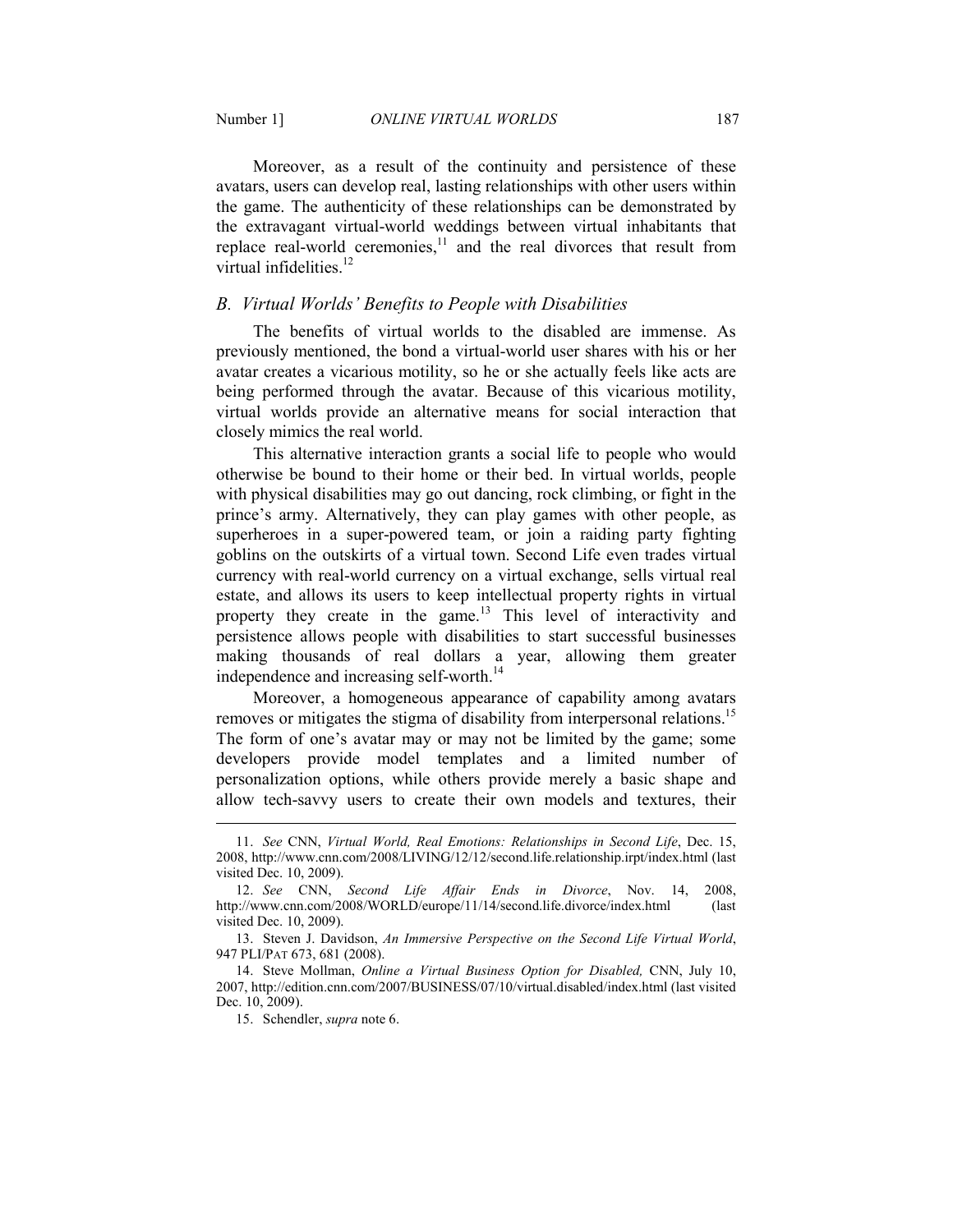appearance limited only by their imaginations.<sup>16</sup> Regardless of limitations, the result is the same: users cannot easily discern whether the user behind the avatar is disabled. Because the user appears no different from other users, the user is treated no differently. Being treated as an equal to one's peers increases self-worth.

## *C. Virtual Worlds' Obstacles for People with Disabilities*

The positive effects of virtual life are not uniformly available, however, as visual, aural, and physical disabilities limit access to many options in virtual worlds. Though complete blindness is a near insurmountable obstacle, as the immersiveness $17$  of current virtual worlds is largely contingent upon visual cues and perspective, people with "low vision" may still benefit if given the opportunity. Low vision is not a complete inability to see—included are people with uncorrectable near- or far-sightedness, colorblindness, or partial blindness—but rather a limitation on one's vision that creates a difficulty perceiving "content that is small, does not enlarge well, or which does not have sufficient contrast."<sup>18</sup> If virtual-world textures and models blend together due to muted colors or lack of contrast, or virtual-world text is insufficiently large or distinctive in color, a user may be unable to function effectively in the virtual world.<sup>19</sup> Similarly, when a mouse is required for interaction within the world (without the option of keyboard-based alternatives), access to virtual

 <sup>16.</sup> For example, World of Warcraft features ten playable races with nine playable classes that affect the appearance (and abilities) of an avatar. *See* World of Warcraft Race Information, http://www.worldofwarcraft.com/info/races/index.html (last visited Dec. 10, 2009). Each avatar has cosmetic features, such as gender, face, hair color and style, and skin color, which may be chosen from a limited number of options, though changing these features after initially choosing them costs \$15. *See* Blizzard Support, World of Warcraft Character Recustomization FAQ, http://us.blizzard.com/support/article.xml?locale =en\_US&tag=CRCFAQ (last visted Dec. 10, 2009). Second Life, on the other hand, allows users to create, buy and sell textures that change the clothing and appearance of their avatars, boasting that "[t]he only limit is your imagination." *See* Second Life Avatars, http://secondlife.com/whatis/avatar/?lang=en-US (last visited Dec. 10, 2009). These attributes may be changed drastically, and at any time. *See* Jonathan Strickland & David Roos, *How Second Life Works*, HOWSTUFFWORKS.COM, http://computer.howstuffworks.com/internet/social-networking/networks/second-life2.htm (last visited Dec. 10, 2009).

 <sup>17.</sup> The New Oxford American Dictionary defines "immersive" as "(of a computer display or system) generating a three-dimensional image that appears to surround the user." THE NEW OXFORD AMERICAN DICTIONARY 850 (2001).

<sup>18.</sup> Nikki D. Kessling, Note, *Why the Target "Nexus Test" Leaves Disabled Americans Disconnected: A Better Approach to Determine Whether Private Commercial Websites Are "Places of Public Accommodation"*, 45 HOUS. L. REV. 991, 999 (2008) (quoting Web Accessibility in Mind, Visual Disabilities—Low Vision, Disabilities—Low Vision, http://www.webaim.org/articles/visual/lowvision.php (last visited Dec. 10, 2009)).

 <sup>19.</sup> *See id.*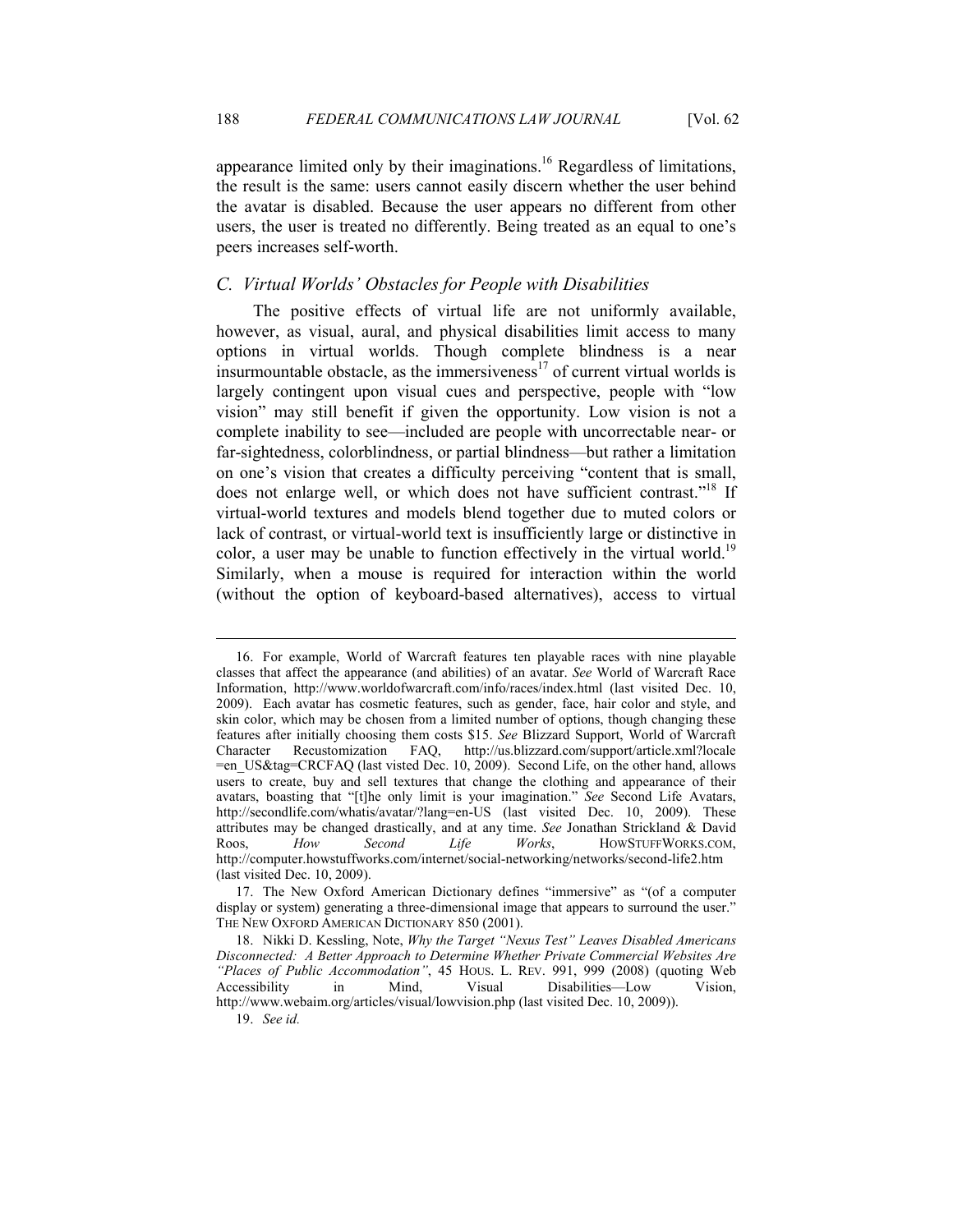worlds may be prohibitively difficult for those users unable to see a cursor on the screen.<sup>20</sup>

Aural disabilities, such as partial or total deafness, do not present obstacles as great as visual disabilities to the virtual-world experience. However, the sole use of auditory cues or vocal conversation can lead deaf users to miss out on necessary elements of in-game stories, or exclude them entirely from virtual-world discussions.<sup>21</sup>

Physical and motor disabilities ranging from severe carpal tunnel syndrome to partial paralysis may also limit users' access within virtual worlds. A virtual-world program's over-reliance on either keyboards or computer mouses may exclude those unable to use one or the other device. For those that have limited use of either type of device, objects that are very small or very dynamic can present difficulty.<sup>22</sup>

#### *D. Options to Overcome the Obstacles*

Obstacles due to visual, aural, and physical disabilities are very real and, under current law, developers are under no legal obligation to provide options to disabled gamers. However, some developers, like Mythic Entertainment discussed below, voluntarily provide accessibility options, often due to coaxing from disability advocates. Such advocacy has had varied success and can take a great deal of time.

For example, AbleGamers, an online community for disabled gamers, reported somewhat different experiences contacting the makers of two very stylistically similar virtual-world games, World of Warcraft and Warhammer Online, in regard to each game's accessibility to disabled gamers.<sup>23</sup> Mythic Entertainment, the creator of Warhammer Online, offered several optional settings which significantly increased the game's accessibility to visually and physically impaired people.<sup>24</sup> AbleGamers, impressed with Mythic's seeming dedication to disabled gamers, sought to recognize the company as the "Most Accessible Mainstream Game" of 2008, but did not do so without first securing support from Mythic for On-Screen Keyboard.<sup>25</sup> On-Screen Keyboard is a mousable interface allowing

 <sup>20.</sup> *Id.* at 1000.

 <sup>21.</sup> *Is Blizzard Committed to Disabled Gamers?*, A Dwarf Priest, http://dwarfpriest.com/2008/09/03/is-blizzard-committed-to-disabled-gamers/ (Sept. 3, 2008, 23:38 EST).

 <sup>22.</sup> *See id.*

 <sup>23.</sup> *See* Annette Gonzalez, *AbleGamers Gives WarHammer "Most Accessible Mainstream Game" of 2008*, ABLEGAMERS.COM, Feb. 2, 2009, http://www.ablegamers.com/game-news/415-ablegamers-gives-warhammer-game-of-2008.html; A Dwarf Priest, *supra* note 21.

 <sup>24.</sup> Gonzalez, *supra* note 24.

 <sup>25.</sup> *Id.*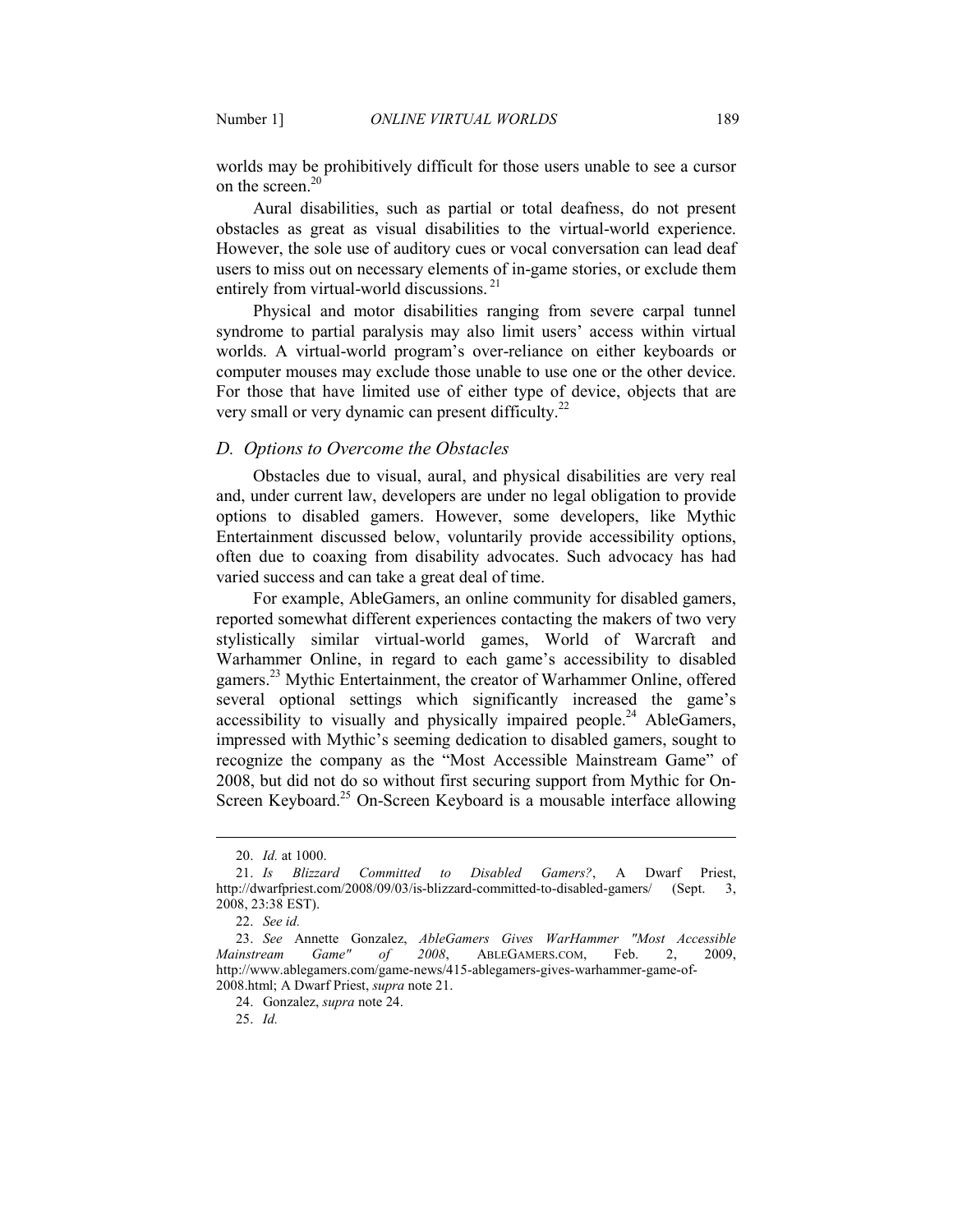users to type data on their screen by clicking<sup>26</sup>—a useful tool for gamers unable to manage a keyboard. AbleGamers appealed to Mythic and convinced them the request "was not just an additional feature request, but a real need."<sup>27</sup> Within months, Mythic implemented a patch to make the game compatible with the On-Screen Keyboard and subsequently received the recognition from AbleGamers.<sup>28</sup>

In contrast, AbleGamers claimed it took three years for Blizzard Entertainment, maker of World of Warcraft, to respond to their e-mails and requests to make World of Warcraft compatible with third-party accessibility software.<sup>29</sup> What ultimately spurred Blizzard to act was a threat to publicize Blizzard's lack of response on t-shirts at a game developers<sup>2</sup> conference.<sup>30</sup> Blizzard claimed its hesitancy was due to concerns about third-party accessibility software providing opportunities to  $cheat.<sup>31</sup> Accessibility software often allows for automation of certain$ functions so that disabled players, unable to quickly enter several commands, may achieve an even playing field with other players. $32$ According to J. Allen Brack, Lead Producer for Blizzard, "[t]here are several reasons [other than automation] why certain functions are not permitted in [third-party software]. First and foremost, we forbid any functionality that could lead to cheating or that violate [sic] our Terms of Use." $33$ 

Blizzard's statement about such software highlights one obstacle disability advocates face when attempting to garner increased support for accessibility options and third-party software: game balance. Developers must strike a balance between providing access to disabled players and preventing abuse of accessibility software by players who do not need it.

However, despite the worries expressed by Blizzard, AbleGamers reported of Warhammer Online that:

[N]o matter what your general disability is, this game may have the ability to accommodate you. We have found that game pads work extremely well, the game can be fully moused, and alternatively []

 <sup>26.</sup> *Id.*

 <sup>27.</sup> *Id.*

 <sup>28.</sup> *See id.*

 <sup>29.</sup> A DWARF PRIEST, *supra* note 21.

 <sup>30.</sup> *Id.*

 <sup>31.</sup> *Id.*

 <sup>32.</sup> *See, e.g.*, A Dwarf Priest, *supra* note 21 (discussing the "struggle of balancing game accessibility with over-automation of the game").

 <sup>33.</sup> *Id.*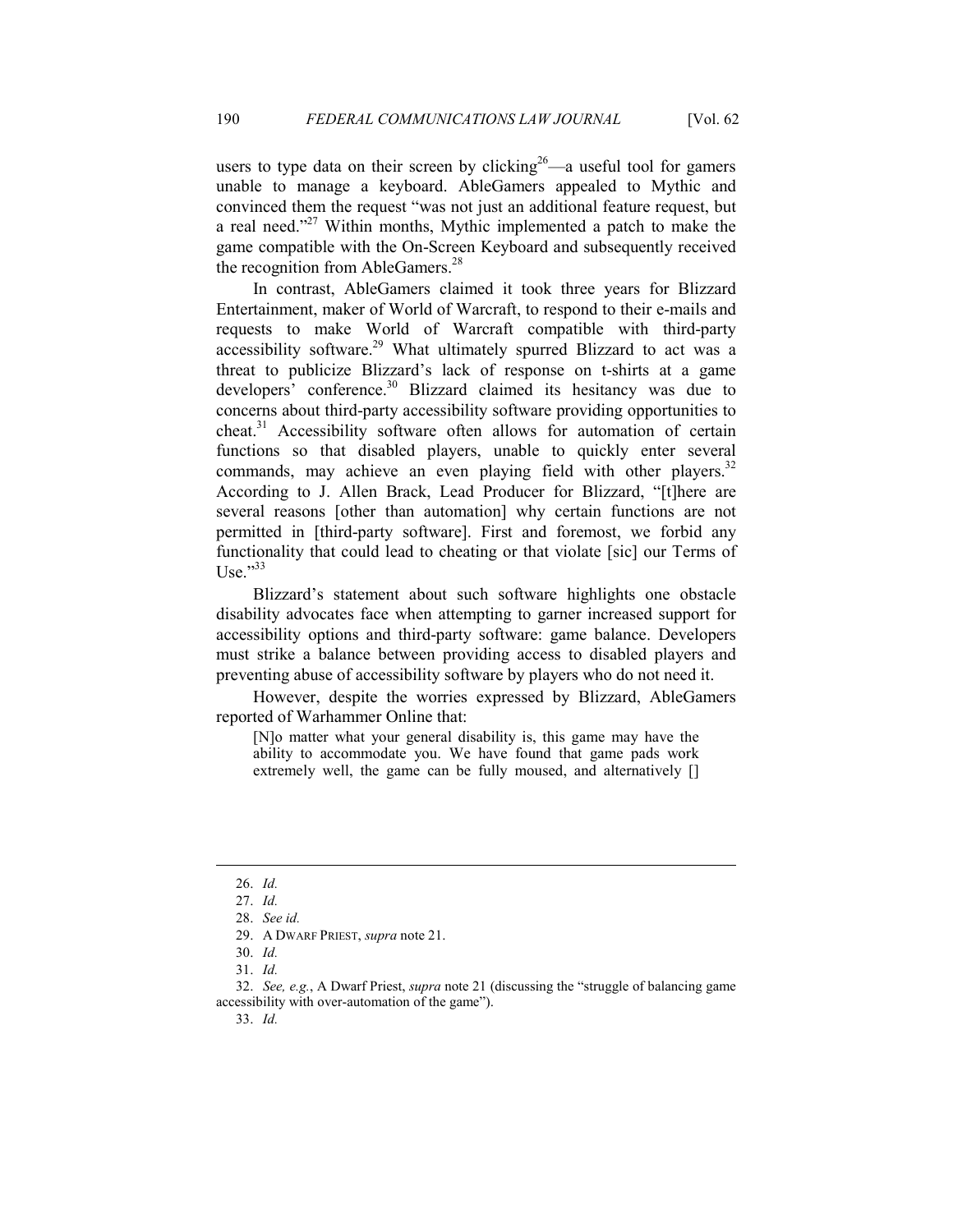third party programs such as voice commands, sip and puff, and other input devices work with  $100\%$  proficiency.<sup>34</sup>

The accessibility of Warhammer Online demonstrates that the reluctance to provide accessibility may be a product of an overabundance of caution, if not a lack of proper motivation. Moreover, despite accessibility functionality voluntarily implemented in virtual-world programs, updates in technology stand to undermine, or at least make more difficult, efforts to keep virtual worlds accessible. For example, a switch from text-based communication to voice-based communication in a virtual world diminishes deaf users' capability to participate, though such a change may be preferable to the majority of players. In Second Life, the move toward voice communication has sparked controversy.<sup>35</sup> In order to properly motivate developers to maintain accessibility functionality, virtual worlds may need to be regulated and, if so, Title III of the Americans with Disabilities Act provides an attractive option.

## III. THE AMERICANS WITH DISABILITIES ACT AND THE INTERNET

Title III of the Americans with Disabilities Act reads, in relevant part: "No individual shall be discriminated against on the basis of disability in the full and equal enjoyment of the goods, services, facilities, privileges, advantages, or accommodations of any place of public accommodation by any person who owns, leases . . . , or operates a place of public accommodation."<sup>36</sup> Thus, whether the provisions of Title III can be applied has most often hinged on whether a business, company, or service provider fits the statutory definition of a "place of public accommodation." The statute defines "place of public accommodation" as any of the following private entities that affect commerce:

(A) an inn, hotel, motel, or other place of lodging  $\dots$ ;

(B) a restaurant, bar, or other establishment serving food or drink;

(C) a motion picture house, theater, concert hall, stadium, or other place of exhibition or entertainment;

(D) an auditorium, convention center, lecture hall, or other place of public gathering;

(E) a bakery, grocery store, clothing store, hardware store, shopping center, or other sales or rental establishment;

 <sup>34.</sup> *Id.* (quoting Steve Spohn, *Warhammer: Age of Accessibility*, ABLEGAMERS.COM, Aug. 27, 2008, http://www.ablegamers.com/game-news/332-warhammer-age-ofaccessibility.html).

 <sup>35.</sup> Posting of Martin Oliver to Learning from Social Worlds, http://learningfromsocialworlds.wordpress.com/exclusion-community-in-second-life/ (Nov. 2007).

 <sup>36. 42</sup> U.S.C. § 12182(a) (2006).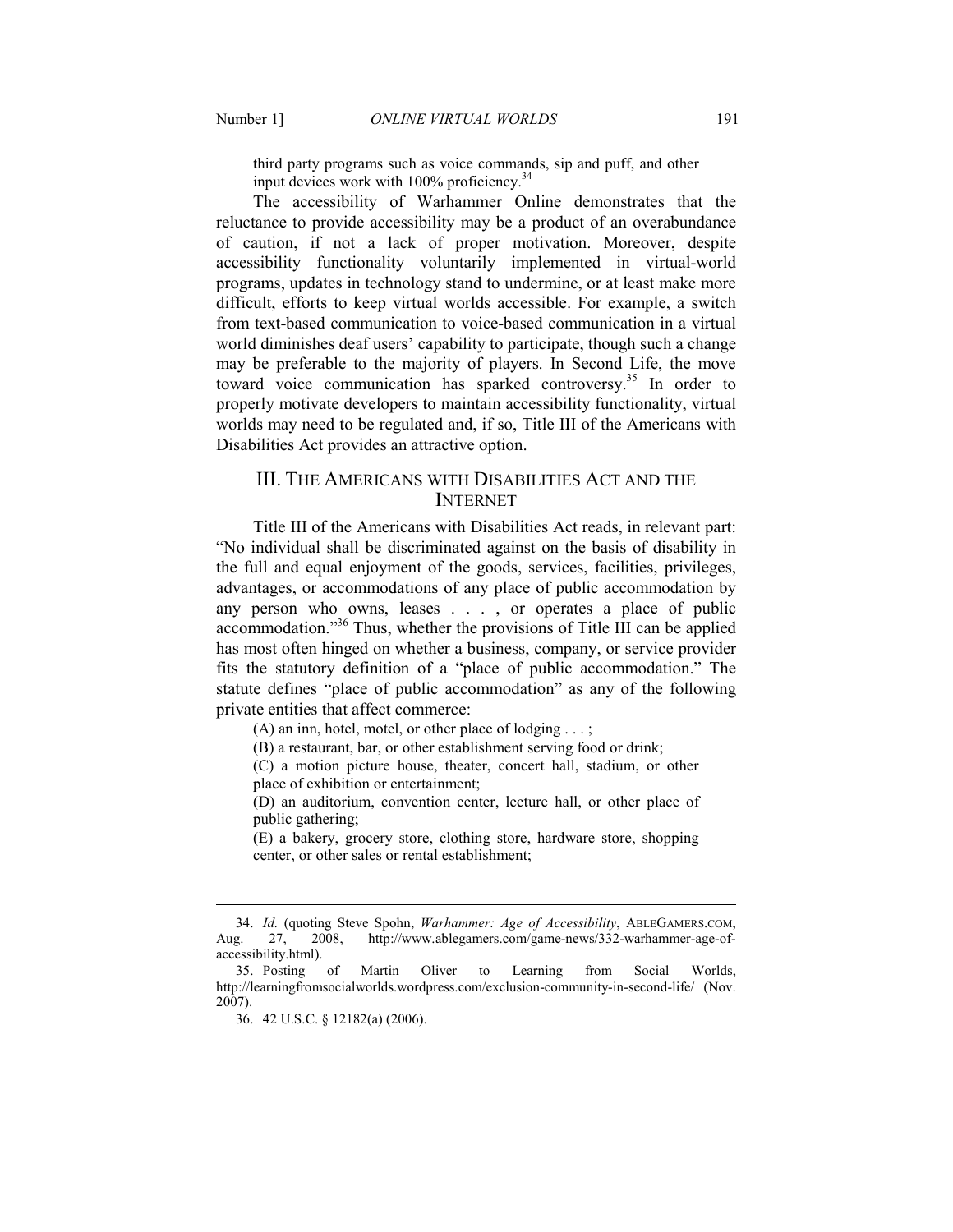(F) a laundromat, dry-cleaner, bank, barber shop, beauty shop, travel service, shoe repair service, funeral parlor, gas station, office of an accountant or lawyer, pharmacy, insurance office, professional office of a health care provider, hospital, or other service establishment;

(G) a terminal, depot, or other station used for specified public transportation;

(H) a museum, library, gallery, or other place of public display or collection;

(I) a park, zoo, amusement park, or other place of recreation;

(J) a nursery, elementary, secondary, undergraduate, or postgraduate private school, or other place of education;

(K) a day care center, senior citizen center, homeless shelter, food bank, adoption agency, or other social service center establishment; and

(L) a gymnasium, health spa, bowling alley, golf course, or other place of exercise or recreation.<sup>3</sup>

While most of the enumerated places of public accommodation arguably have a concrete character, the vagueness in each categories' inclusion of "or other [place or establishment]"—and particularly the inclusion of "travel service" in (F)—has resulted in a circuit split as courts attempt to construe the statute as either inclusive or exclusive of commercial entities not housed within brick-and-mortar facilities, but which nonetheless deny disabled individuals access to their products or services. However, the circuits seem to agree that it is not the products or services provided by the place of public accommodation, but the access to those products and services that brings an entity under the ambit of Title III. Therein lies the difficulty for virtual worlds, most of which are products or services not included within any enumerated category.

## *A. The First, Second, and Seventh Circuits: Places of Public Accommodation \$eed not Be Physical Structures*

 The First Circuit held in its 1994 decision in *Carparts Distribution Center, Inc. v. Automotive Wholesaler's Ass'n of New England that places* of public accommodation did not need to be brick-and-mortar buildings, and that any company which provided services listed in the definition provided by the statute could be a "place of public accommodation."38 Much of the First Circuit's decision was based on the appearance of "travel service" in the definition. $39$  The court found that the plain meaning of the terms included in the definition did not require public accommodations to

 <sup>37. 42</sup> U.S.C. § 12181(7) (2006).

 <sup>38.</sup> Carparts Distrib. Ctr., Inc. v. Auto. Wholesaler's Ass'n, 37 F.3d 12, 19 (1st Cir. 1994).

 <sup>39.</sup> *Id.*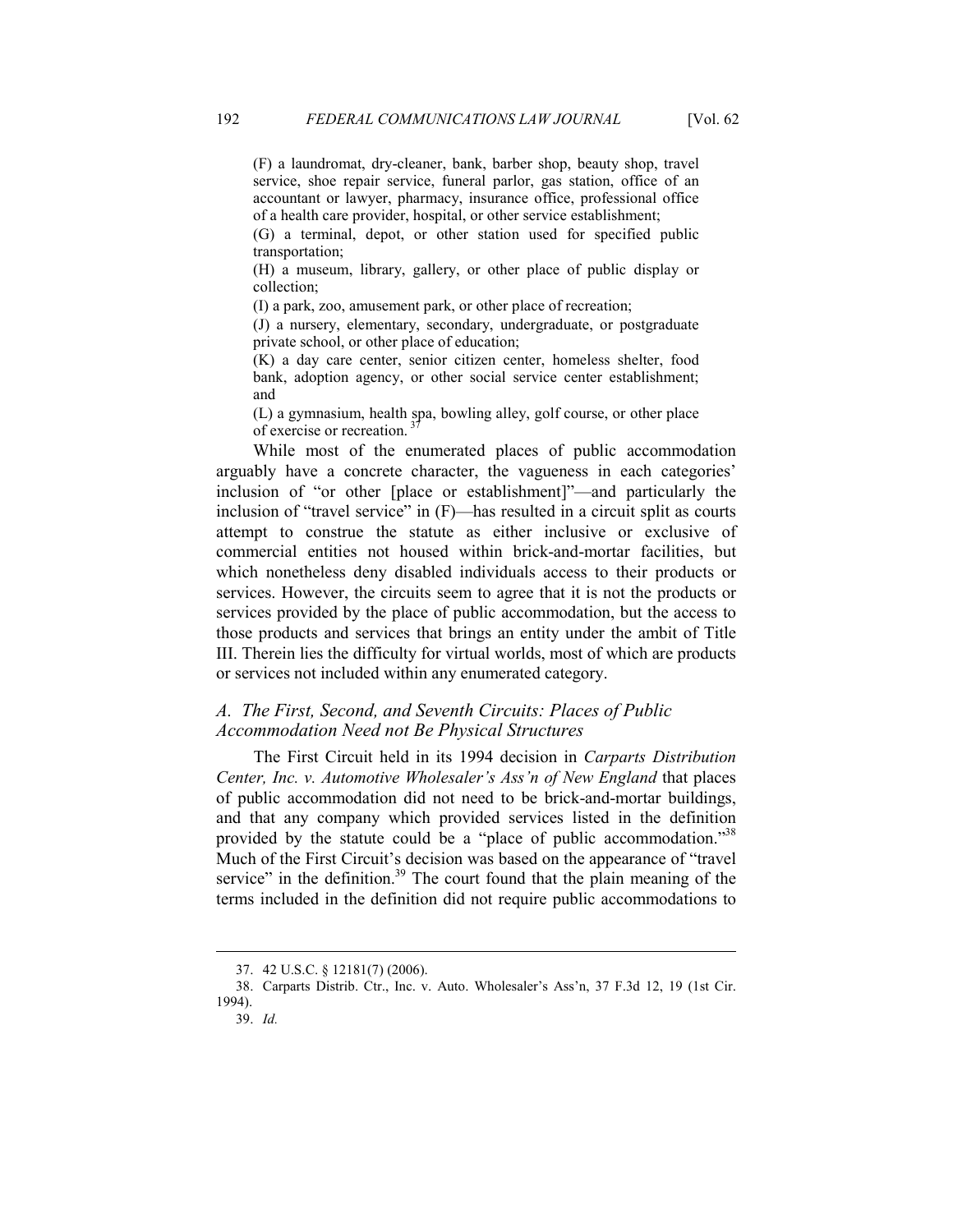have physical structures.<sup>40</sup> Since many service establishments do not require a physical structure, and instead conduct business by telephone or mail, the court found that "[i]t would be irrational to conclude that persons who enter an office to purchase services are protected by the ADA, but persons who purchase the same services over the telephone or by mail are not."<sup>41</sup>

 The First Circuit left open the question of whether the provisions of Title III were intended to provide only access to a product or service, or were "intended in addition to shape and control which products and services may be offered."<sup>42</sup> To that end, Title III does offer that reasonable modifications must be made to provide access to goods and services to individuals with disabilities "unless the entity can demonstrate that taking such steps would fundamentally alter the nature" of such goods or services.<sup>4</sup>

 Later decisions in the Second and Seventh Circuits follow the precedent set by the First Circuit in *Carparts*. <sup>44</sup> Notably, the Seventh Circuit, in *Doe v. Mutual of Omaha Insurance Co.*, interpreted *Carparts* in dicta to state that

[t]he core meaning of [Title III] . . . is that the owner or operator of a store, hotel, restaurant, dentist's office, travel agency, theater, *Web site*, or other facility (whether in physical space or in electronic space . . .) that is open to the public cannot exclude disabled persons.<sup>45</sup>

Similar to the First Circuit, the Seventh Circuit distinguished between requiring places of public accommodation to provide people with disabilities access to their products or services, and requiring places to fundamentally alter their products or services to accommodate people with disabilities.<sup>46</sup>

#### *B. The Third, Sixth, Ninth, and Eleventh Circuits: The Nexus Test*

In contrast to the First and Seventh Circuits, there is a consensus among the Third, Sixth, Ninth, and Eleventh Circuits that places of public accommodation must be concrete, physical structures. In the Sixth Circuit's 1995 opinion in *Stoutenborough v. National Football League, Inc.*, the plaintiffs sued the National Football League (NFL) and several television stations, arguing under Title III that the defendants were places of public

-

 44. *See* Pallozzi v. Allstate Life Ins. Co*.*, 198 F.3d 28, 32-33 (2nd Cir. 2000); Doe v. Mutual of Omaha Ins. Co*.*, 179 F.3d 557, 559 (7th Cir. 1999).

 <sup>40.</sup> *Id.*

 <sup>41.</sup> *Id.* 

 <sup>42.</sup> *Id.*

 <sup>43. 42</sup> U.S.C. § 12182(b)(2)(A)(iii) (2006).

<sup>45.</sup> *Mutual of Omaha*, 179 F.3d at 559 (emphasis added).

<sup>46.</sup> *Id*. at 560.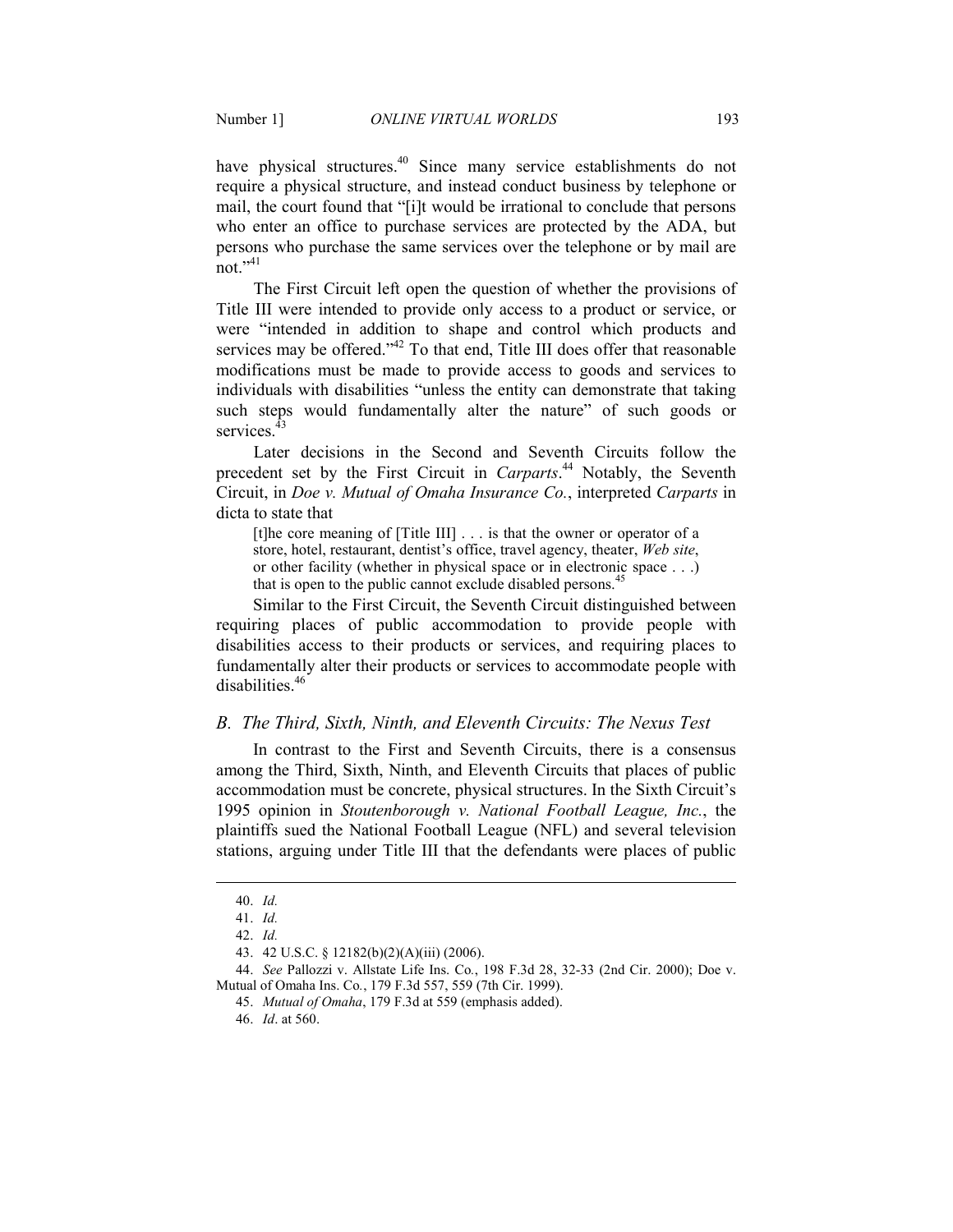accommodation.<sup>47</sup> The plaintiffs' claim centered on the NFL's "blackout rule" which prohibited local television broadcasts of home games if the stadium was not sold out three days before the game.<sup>48</sup> The plaintiffs alleged that the blackout rule discriminated against hearing-impaired individuals, preventing them from enjoying a game that hearing individuals could enjoy via radio broadcast.<sup>49</sup> The court held that the blackout rule prevented television viewing of football games by both hearing and hearing-impaired people alike and, thus, could not be discriminatory.<sup>50</sup> Moreover, the court held that radio broadcasts did not fall under the ambit of the blackout rule and, thus, the availability of the radio broadcasts was irrelevant.<sup>51</sup>

Furthermore, the Sixth Circuit agreed with the defendant companies that the plaintiffs failed to state a claim, as none of the defendant companies were "places of public accommodation," defining a "place" as a "facility" which regulations define as "all or any portion of buildings, structures, sites, complexes, equipment, rolling stock or other conveyances, roads, walks, passageways, parking lots, or other real or personal property, including the site where the building, property, structure, or equipment is located."<sup>52</sup> Though the court reasoned that the televised broadcast of the football games was a service, the definition of "place" as concrete and physical kept the NFL and television stations from the reach of the statute.<sup>53</sup> Additionally, though the court found that games were played in stadiums, which are places of public accommodation, the televised broadcast of the game was not a service of the stadium but rather of the NFL, and "[i]t is all of the services which the *public accommodation* offers, not all services which the lessor of the public accommodation offers which fall within the scope of Title III."<sup>54</sup>

The Sixth Circuit reaffirmed its definition of "place of public accommodation" as a physical, concrete structure in *Parker v. Metropolitan Life Insurance Co*. <sup>55</sup> In *Parker*, the court denied application of Title III to a disability insurance policy offered to businesses.<sup>56</sup> The defendant had sold the plaintiff's employer long-term disability insurance, and the plaintiff brought suit, alleging that the insurance policy violated the provisions of

 <sup>47.</sup> Stoutenborough v. Nat'l Football League, Inc., 59 F.3d 580, 582 (6th Cir. 1995).

 <sup>48.</sup> *Id.*

 <sup>49.</sup> *Id.*

 <sup>50.</sup> *Id.*

 <sup>51.</sup> *Id.*

 <sup>52.</sup> *Id.* at 583 (quoting 28 C.F.R. § 36.104 (2008)).

 <sup>53.</sup> *Id.*

<sup>54.</sup> *Id.* (emphasis added).

 <sup>55.</sup> Parker v. Metro. Life Ins. Co*.*, 121 F.3d 1006, 1010-11 (6th Cir. 1997).

 <sup>56.</sup> *Id.* at 1008.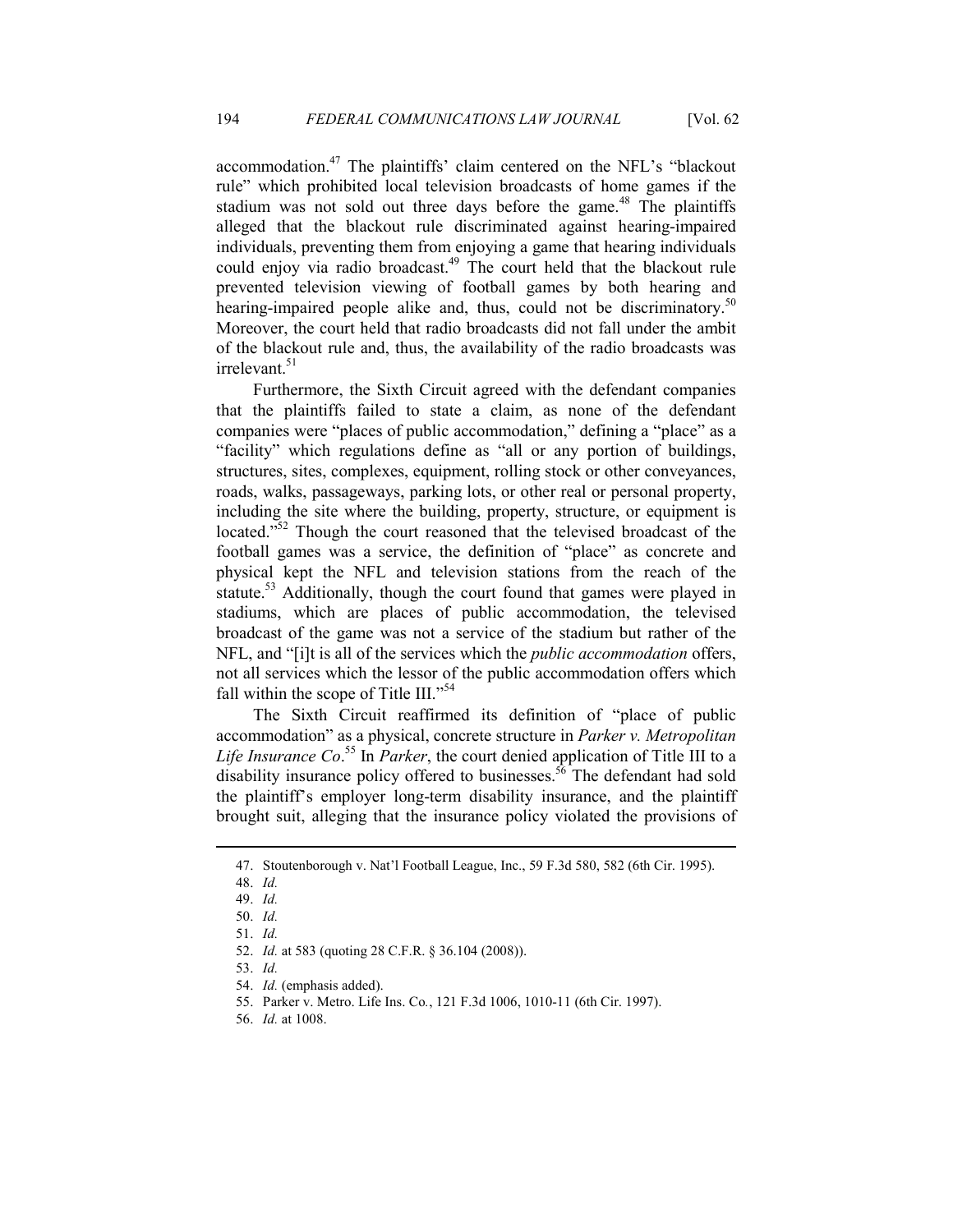Title III by offering differing benefits contingent upon whether the person's disability was mental or physical.<sup>57</sup> While the court agreed that Title III specifically barred the provision of disparate benefits by a place of public accommodation, and that insurance policies fall under the purview of products and services under Title III, the Sixth Circuit affirmed the district court's grant of summary judgment against the plaintiff.<sup>58</sup> The court reasoned that, in order to apply Title III's provisions to a product or service, even if discriminatory, there must be a "nexus" between the product or service and a place of public accommodation.<sup>59</sup> Since the plaintiff did not access the policy from the defendant's insurance office, but rather through her employer, there was no "nexus" between a place of public accommodation and discriminatory benefits, despite Title III expressly providing that insurance companies are places of public accommodation.<sup>60</sup>

The "nexus" language was repeated in the Third Circuit's opinion in *Ford v. Schering-Plough Corp.* to deny a similar plaintiff seeking to apply Title III to an employer's disability insurance package through MetLife.<sup>61</sup> Since the plaintiff had received her disability insurance as a benefit of her employment and not directly from MetLife, the court found no "nexus" with MetLife's insurance office.<sup>62</sup> The Ninth Circuit similarly quoted the "nexus" language in its decision in *Weyer v. Twentieth Century Fox Film*  Corp., agreeing with the Third and Sixth Circuits.<sup>63</sup>

The Eleventh Circuit first ratified the "nexus" test in dicta in *Rendon v. Valleycrest Productions, Ltd.*<sup>64</sup> The plaintiff in *Rendon* sued the producers of "Who Wants to Be a Millionaire," a televised quiz show, alleging that the telephone screening process for contestants discriminated against the hearing- and mobility-impaired, who could either not hear the questions being asked of them or could not press the buttons on their phone quickly enough to record their answers. $65$  The district court dismissed the claim, concluding that, since the automated telephone service was not conducted at a physical location defined by the statute, it was not a place of public accommodation subject to Title III provisions.<sup>66</sup> The Eleventh

-

62. *Id.*

 63. Weyer v. Twentieth Century Fox Film Corp., 198 F.3d 1104, 1114-15 (9th Cir. 2000) (citing Parker, 121 F.3d at 1010-11; Ford, 145 F.3d at 612-13).

66. *Id*.

 <sup>57.</sup> *Id.* at 1008-9.

 <sup>58.</sup> *Id.* at 1008-10.

 <sup>59.</sup> *Id.* at 1011.

 <sup>60.</sup> *Id.*

 <sup>61.</sup> Ford v. Schering-Plough Corp., 145 F.3d 601, 612-13 (3d Cir. 1998).

 <sup>64.</sup> Rendon v. Valleycrest Prods., Ltd., 294 F.3d 1279 (11th Cir. 2002).

 <sup>65.</sup> *Id.* at 1281.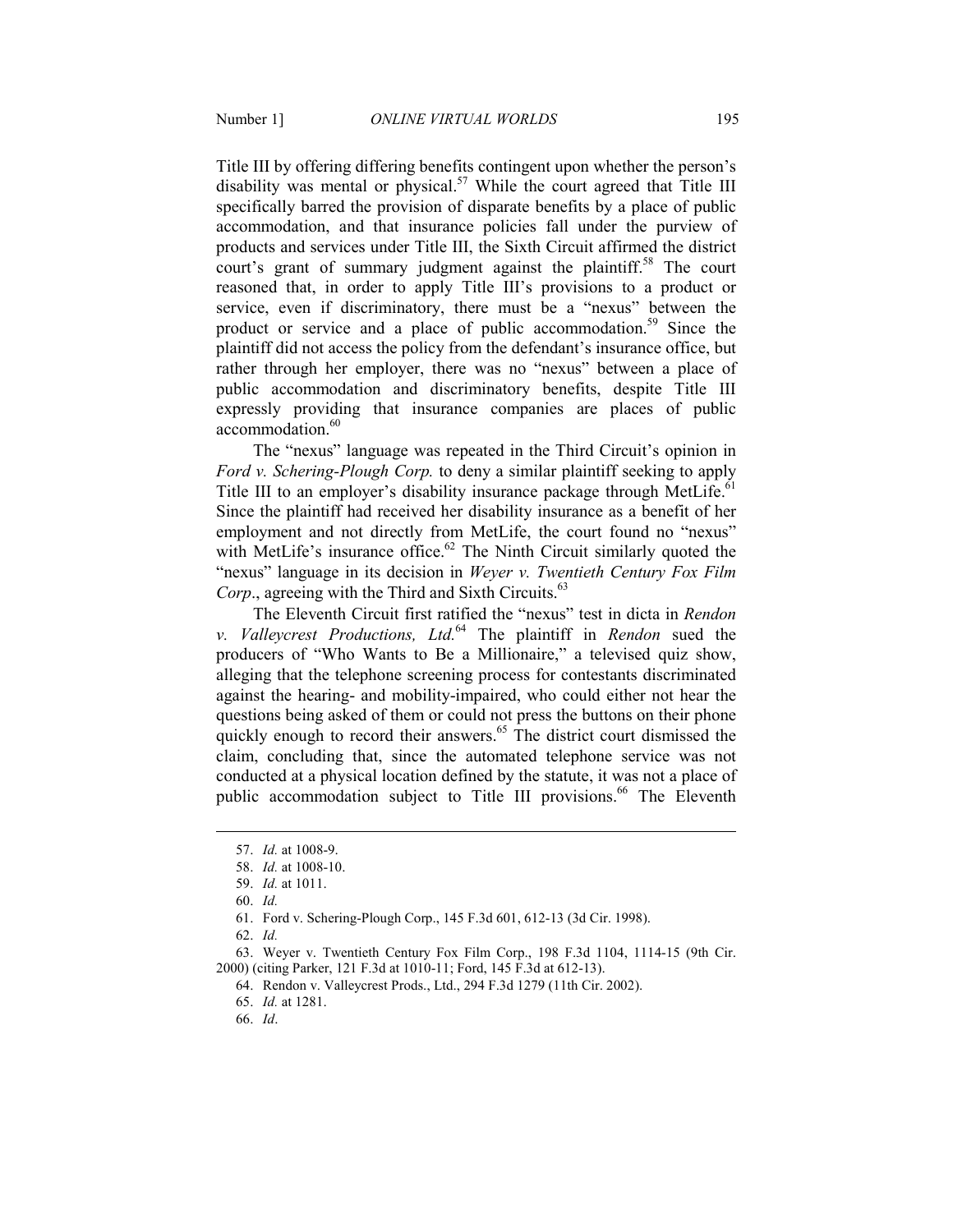Circuit reversed the district court, however, reasoning that the theater was a place of public accommodation, and the telephone selection process provided the means to access the theater.<sup>67</sup> The Eleventh Circuit was not persuaded by the defendants' arguments that Title III's definition of discrimination only contemplated physical bars to access and not "off-site discrimination."<sup>68</sup> The court held that, because there is no such limiting statutory language, and the requisite nexus was provided between the theater and the allegedly discriminatory phone service, the case could move forward $69$ 

#### *C. The Americans with Disabilities Act and Web Sites*

After the above cases, the circuits stood split on the definition of "place of public accommodation" and whether it can encompass places that are not physical structures. The First Circuit has held that the definition is inclusive of nonphysical places, and the Seventh Circuit has agreed, at least in dicta. The Third, Sixth, Ninth, and Eleventh Circuits, however, apply the "nexus test" to determine if the discriminatory product or service bears a relationship to a concrete, physical structure within the statutory definition of "place of public accommodation."

The first case to test Title III's application to Web sites was the Eleventh Circuit case *Access Now, Inc. v. Southwest Airlines Co.*<sup>70</sup> The Eleventh Circuit dismissed the claim raised by the plaintiff, Access Now, who argued that the defendant, Southwest Airlines, discriminated against blind persons by neither providing compatibility with accessibility software—screen readers—nor optimizing the "virtual ticket counter" on its Web site for use by blind customers.<sup>71</sup> The district court originally dismissed the claim as it focused entirely on the application of Title III to Southwest Airlines's Web site as a place of public accommodation.<sup>72</sup> According to the district court, "the plain and unambiguous language of the statute and relevant regulations does [sic] not include Internet websites among the definitions of 'places of public accommodation.'"<sup>73</sup> The district court then applied the "nexus test" and determined that no nexus was established between Southwest.com and a physical structure because the plaintiffs never attempted to argue such a connection existed.<sup>74</sup>

<sup>67.</sup> *Id*. at 1284-85.

 <sup>68.</sup> *Id*. at 1285.

<sup>69.</sup> *Id.* at 1283-84.

 <sup>70.</sup> Access Now, Inc. v. Sw. Airlines Co., 385 F.3d 1324, 1325 (11th Cir. 2004).

 <sup>71.</sup> *Id.* at 1325-26.

 <sup>72.</sup> *Id.* at 1325.

 <sup>73.</sup> *Id.* at 1328 (quoting Access Now, Inc. v. Sw. Airlines Co*.*, 227 F. Supp. 2d 1312, 1318 (S.D. Fla. 2002)).

 <sup>74.</sup> *Id.*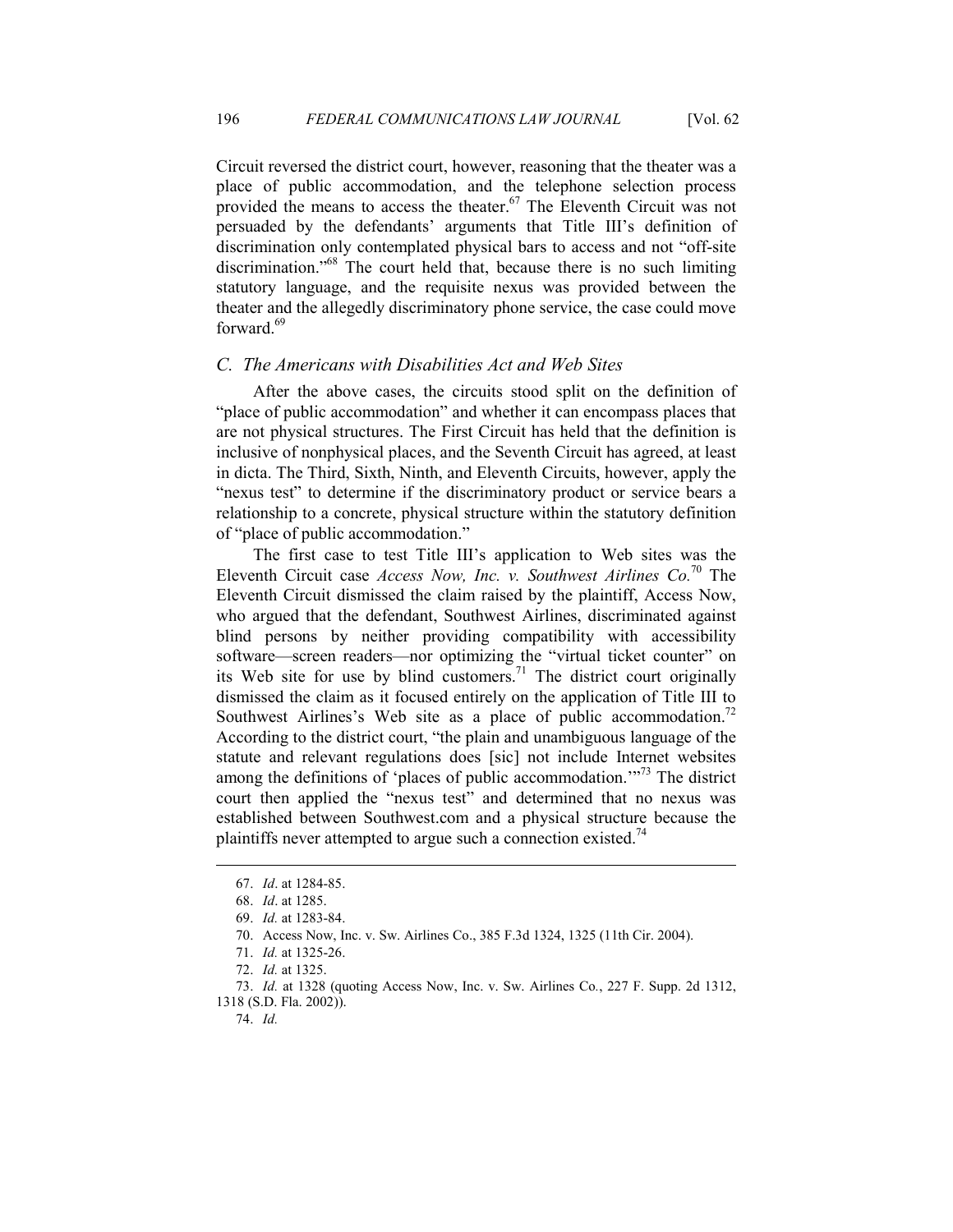On appeal, the plaintiffs no longer argued that Southwest Airlines's Web site was a place of public accommodation, and instead argued that Southwest Airlines provided a "travel service," which falls under the statutory definition of "place of public accommodation."<sup>75</sup> Therefore, the plaintiffs alleged, Southwest Airlines discriminated against blind persons by not making its Web site accessible, as a service, to them.<sup>76</sup> Because the plaintiffs no longer argued their original theory on appeal, the court treated the original theory as abandoned and, due to appellate procedure, would not address the new theory.<sup>77</sup> Thus, the Eleventh Circuit dismissed the appeal and the district court's ruling stood affirmed.<sup>78</sup>

The National Federation of the Blind (NFB) fared much better in a similar case against Target Corporation.<sup>79</sup> The NFB filed suit in the U.S. District Court for the Northern District of California, within the Ninth Circuit, alleging that Target Corporation's Web site, Target.com, discriminated against blind persons by not providing for compatibility with screen readers.<sup>80</sup> In a victory for disability advocates, the claim was not dismissed as it was in *Access Now*.

However, despite allowing the cause of action, the decision denying the motion to dismiss reaffirmed the court's adherence to a definition of "place of public accommodation" that includes only brick-and-mortar structures, and analysis under the nexus test. $81$  The court's denial of the motion hinged on "off-site discrimination"—that is, Title III bars discrimination on the basis of disability "in the full and equal enjoyment of the goods, services, facilities, privileges, advantages or accommodations *of* [as opposed to *in*] any place of public accommodation."<sup>82</sup> The court viewed the Target Web site as an extension of Target's stores and agreed with the plaintiffs insofar as "the inaccessibility of Target.com denies the blind the ability to enjoy the services of Target stores."<sup>83</sup> However, the court held that "[t]o the extent that Target.com offers information and services unconnected to Target stores, which do not affect the enjoyment of goods and services offered in Target stores, the plaintiffs fail to state a claim under Title III of the ADA."<sup>84</sup>

2006).

-

 <sup>75.</sup> *Id.* at 1328-29.

 <sup>76.</sup> *Id.*

 <sup>77.</sup> *Id.* at 1335.

 <sup>78.</sup> *Id.*

 <sup>79.</sup> *See* Duranske, *supra* note 1.

 <sup>80.</sup> Nat'l Fed'n of the Blind v. Target Corp., 452 F. Supp. 2d 946, 949-50 (N.D. Cal.

 <sup>81.</sup> *Id.* at 952.

 <sup>82.</sup> *Id.* at 953 (quoting 42 U.S.C. § 12182(a)) (emphasis in original).

 <sup>83.</sup> *Id.* at 955.

 <sup>84.</sup> *Id.* at 956.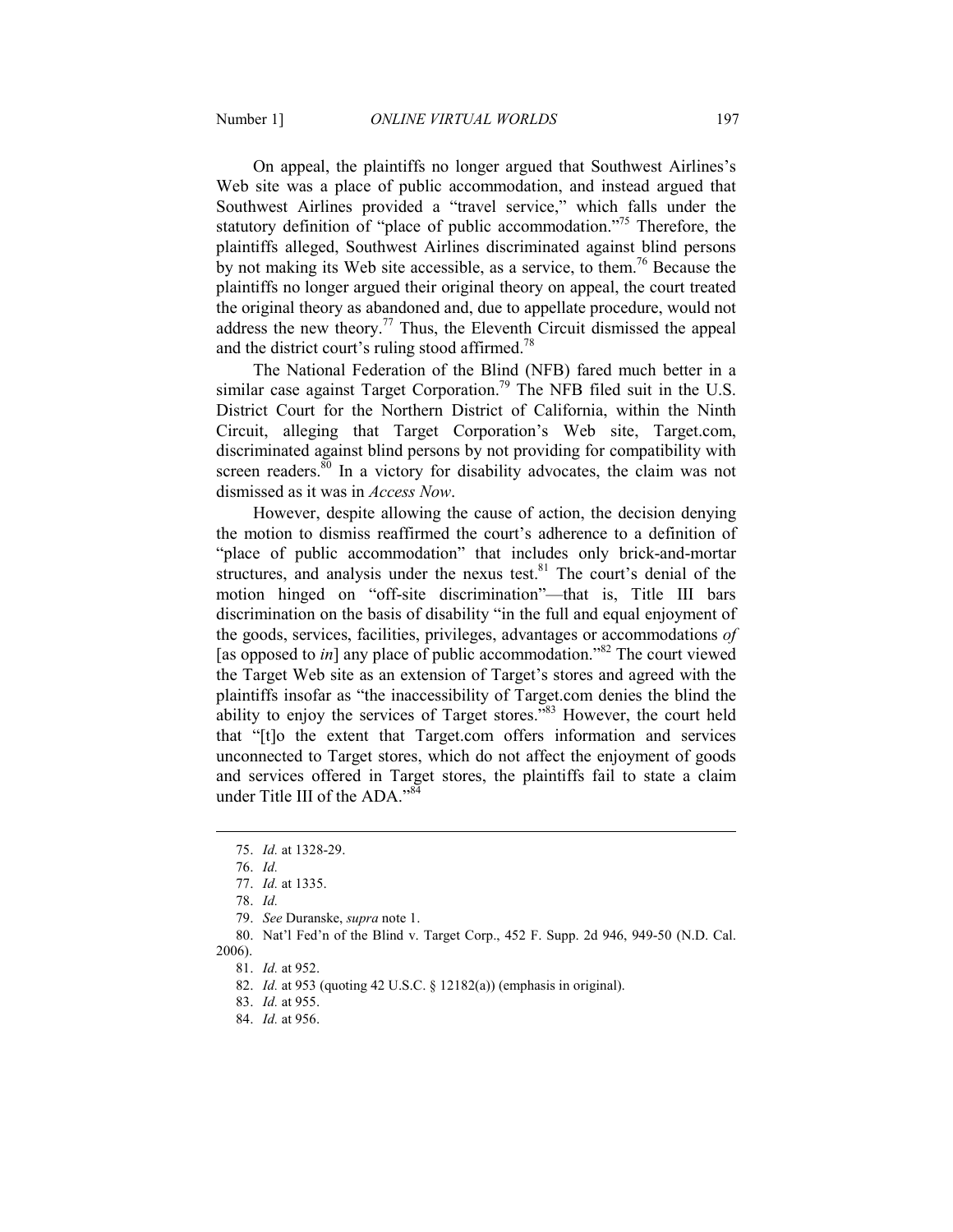The NFB case was recently settled out of court, so no new precedent was set.<sup>85</sup> However, most scholarship since the denial of the motion to dismiss has concluded that the nexus test requires a Web site to have some nexus to a physical structure that constitutes a place of public accommodation under the twelve categories listed in 42 U.S.C. § 12181(7) in order to fall under the requirements of Title III.<sup>86</sup> As the nexus test requires a discriminatory product or service to hold a nexus with some sort of physical structure in order for Title III to apply, and the *Carparts* line of decisions has only included Web sites as places of public accommodation in dicta, it remains to be seen whether, or in what manner, the ADA will be applied to the World Wide Web. Furthermore, because virtual worlds bear no nexus at all with concrete structures constituting places of public accommodation, the ADA's application to virtual worlds is even trickier.

## IV. BEYOND THE NEXUS TEST: RECENT ARGUMENTS FOR THE AMERICANS WITH DISABILITIES ACT'S APPLICABILITY TO THE INTERNET

The nexus test's reliance on notions of physical place categorically excludes the majority of online commerce, as Web sites like eBay.com and Amazon.com have no nexus with a concrete place of public accommodation. However, *both* constructions of "place of public accommodation" present a problem for virtual worlds. Those circuits which require a nexus between physical places of public accommodation and discriminatory access will immediately dismiss an action against a virtual world as lacking any nexus with a concrete physical structure enumerated by the statute. Virtual worlds are computer programs created by game developers, and game-development companies do not fit any of the twelve statutory categories. Even under the broad definition provided by the First and Seventh Circuits, a distinction remains between a business providing reasonable access to its products and services, and a business altering its products and services to accommodate people with disabilities.<sup>87</sup> Because of this distinction, even if game-development companies or ISPs are an eligible category under Title III, their products may not be subject to it.

 <sup>85.</sup> Duranske, *supra* note 1.

 <sup>86.</sup> Shani Else, Note, *Courts Must Welcome the Reality of the Modern World: Cyberspace Is a Place Under Title III of the Americans with Disabilities Act*, 65 WASH. & LEE L. REV. 1121, 1141 (2008).

 <sup>87.</sup> *See, e.g.*, *Parker*, 121 F.3d at 1012 ("The applicable regulations clearly set forth that Title III regulates the availability of the goods and services the place of public accommodation offers as opposed to the contents of goods and services offered by the public accommodation."); *Mutual of Omaha*, 179 F.3d at 560 ("The common sense of the statute is that the content of the goods or services offered by a place of public accommodation is not regulated.").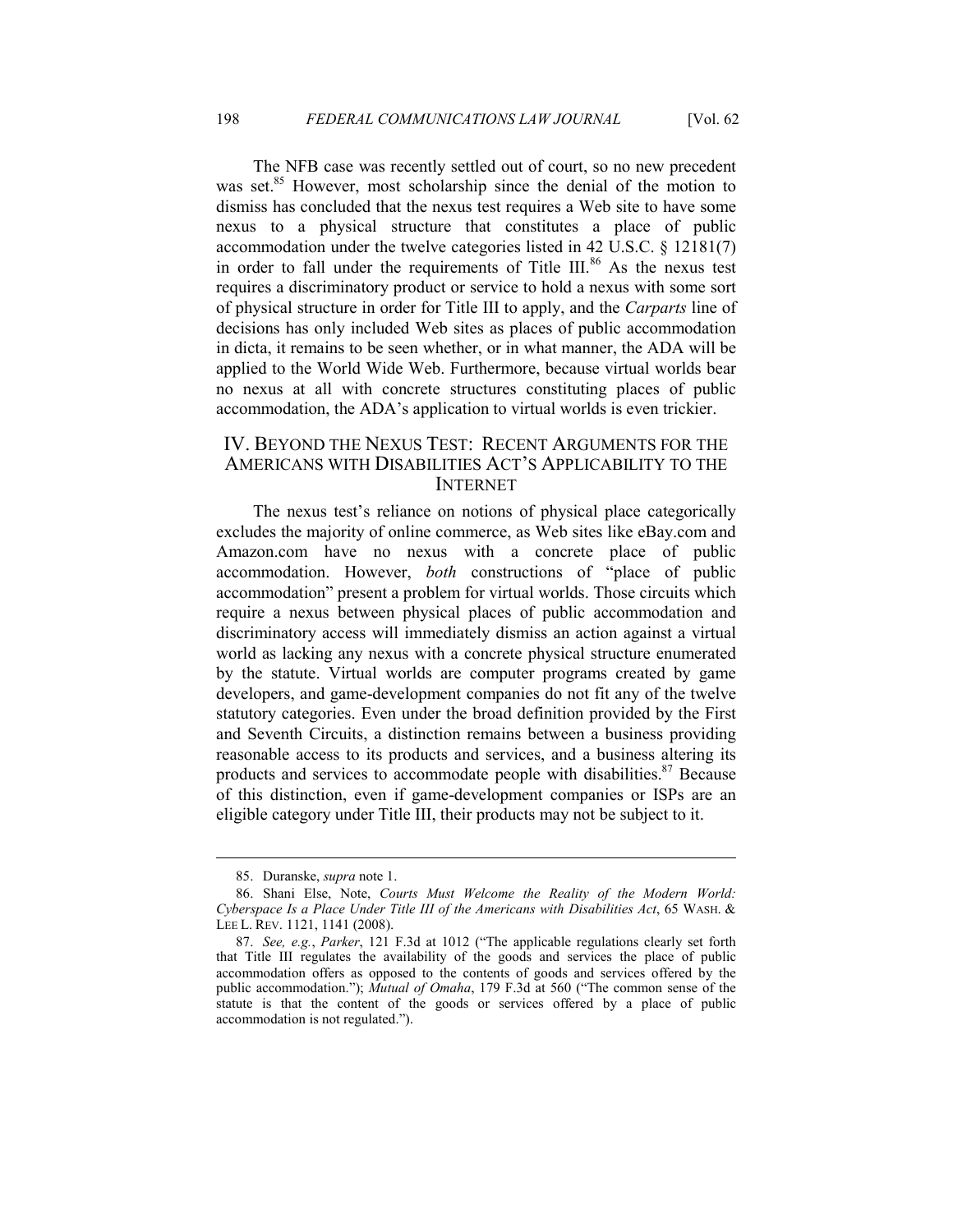Two recent student publications have argued that the nexus test is incorrect and should be abolished, but each is problematic for the purposes of virtual worlds. Shani Else's note, published in the Summer 2008 *Washington and Lee Law Review*, argues that all of "cyberspace" should be considered a "place" under Title III.<sup>88</sup> Nikki D. Kessling's note, published in the 2008 *Houston Law Review*, also argues that the nexus test should be abandoned, but provides an alternative "commerce- and character-based" analysis.<sup>89</sup>

### *A. "Cyberspace" as a "Place of Public Accommodation"*

In her note, *Courts Must Welcome the Reality of the Modern World: Cyberspace Is a Place Under Title III of the Americans with Disabilities Act*, Else argues that "[t]he [I]nternet is designed to be used as a place, is used as a place, and individuals think of the [I]nternet as a place," and, thus courts, must follow suit and recognize the Internet as a place of public accommodation.<sup>90</sup> However, Else's definition paints with a rather broad stroke and is prone to failure if applied generally.

The Internet is a medium of communication, and "cyberspace" is difficult to define. Does the definition of "cyberspace" include the entire Internet, or just the World Wide Web? The note does not expressly provide the answer, and Else fails to demonstrate a clear understanding of the subject matter. For instance, Else uses words like "Internet," "World Wide Web," "online," and "cyberspace" interchangeably.<sup>91</sup> The World Wide Web is only part of the Internet, however, and many aspects of the Internet are not at all recognizable as "places." While Web sites inherently may evoke ideas of place ("site" is even included in the word), other Internetbased services, such as instant-messaging services, e-mail, Internet relay chat channels, and VoIP telephone services do not evoke the same feelings of "place" that Web sites do. Should courts define e-mail, or e-mail clients such as Microsoft Outlook or Mozilla Thunderbird, as places of public accommodation? Else seems to believe they should not, as the note provides, "[a] television broadcast, insurance, or a telephone is not designed, used, or perceived as a place." $^{92}$ 

Despite the vagueness of Else's definition of "cyberspace," the virtual-world-as-place argument has some elemental appeal. Once Else establishes that "cyberspace" is "designed, used, and perceived as a

 <sup>88.</sup> Else, *supra* note 87, at 1124.

 <sup>89.</sup> Kessling, *supra* note 18, at 1024.

 <sup>90.</sup> Else, *supra* note 8, at 1124.

 <sup>91.</sup> *See id.* at 1122, 1125.

 <sup>92.</sup> *Id.* at 1145.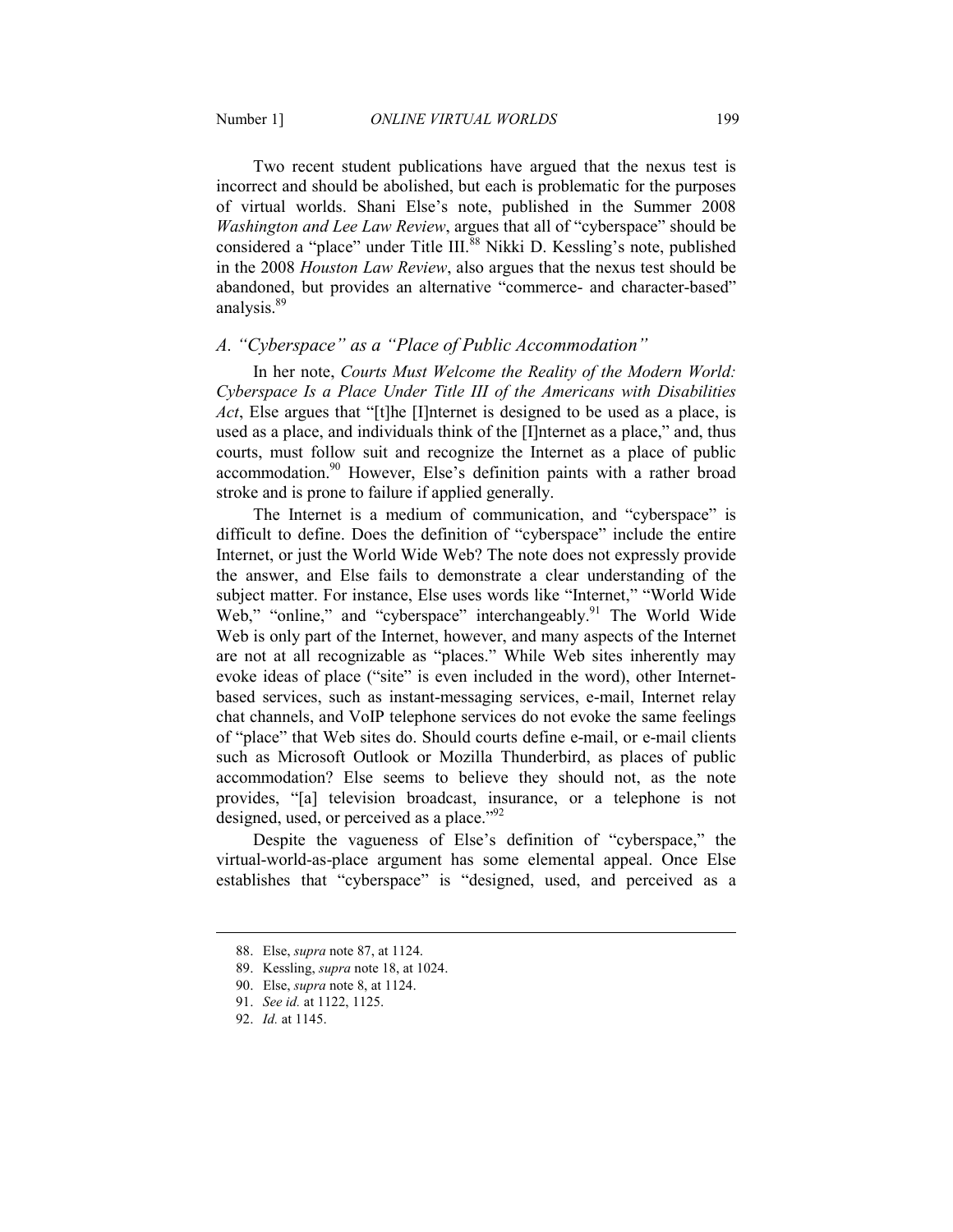place,"<sup>93</sup> she analogizes treating cyberspace legally as a place in the same way that, she argues, in *Marsh v. Alabama*, the Supreme Court treated a privately owned city as a public municipality because it was designed and used as a public municipality.<sup>94</sup>

If Else's analogy holds, when applied specifically to virtual worlds, the analogy could be even stronger. In fact, VirtuallyBlind.com, a disability advocacy blog, argued that the similarities between the real world and three–dimensional virtual worlds may allow for persuasive arguments that virtual worlds are, or at least provide, places of public accommodation.<sup>95</sup> Many virtual worlds contain buildings that serve as meeting places, retail stores, educational facilities, virtual zoos, inns, and auction houses, among other things. Second Life contains storefronts for real-world companies like American Apparel, BMW, Dell Computer, Toyota, Sprint, Reebok, and many others.<sup>96</sup> As previously mentioned, Second Life also sells virtual real estate and maintains virtual currency on an exchange with real-world currency. There is no question that a virtual world is designed, used, and perceived as a place. Furthermore, if the private ownership of a city was no hindrance to the application of federal law in *Marsh v. Alabama*, then Title III should apply to virtual worlds despite private developers' ownership. However, Else again paints with too broad of a stroke. In *Marsh v. Alabama*, it was not merely that the privately owned city was designed, used, and perceived as a public city, but that, notwithstanding its ownership, the privately owned city was in all meaningful ways the same as a public municipality. $97$  For that reason, the Supreme Court determined that the state could not allow the privately owned city to violate fundamental rights under the First and Fourteenth Amendments. The Court did not go so far as to find that the privately owned city was legally a public municipality.<sup>98</sup> It is not clear that de facto denials of access to a virtual world infringe any fundamental rights under the First or Fourteenth Amendments.

Moreover, even if courts did extend this line of reasoning to encompass virtual worlds, it is likely that Title III would apply only in a piecemeal fashion to those virtual structures that have real world analogues fitting one of the twelve categories defined by Title III. Disability advocates seek to apply Title III to more than just certain stores in Second Life. Virtual worlds consist of more than buildings and walkways; indeed,

-

 <sup>93.</sup> *Id.* at 1139.

 <sup>94.</sup> *Id.* at 1147 (citing Marsh v. Alabama, 326 U.S. 501, 509 (1946)).

 <sup>95.</sup> *See* Duranske, *supra* note 1.

 <sup>96.</sup> Davidson, *supra* note 13, at 681.

 <sup>97. 326</sup> U.S. 501, 508 (1948).

 <sup>98.</sup> *Id.* at 508-09.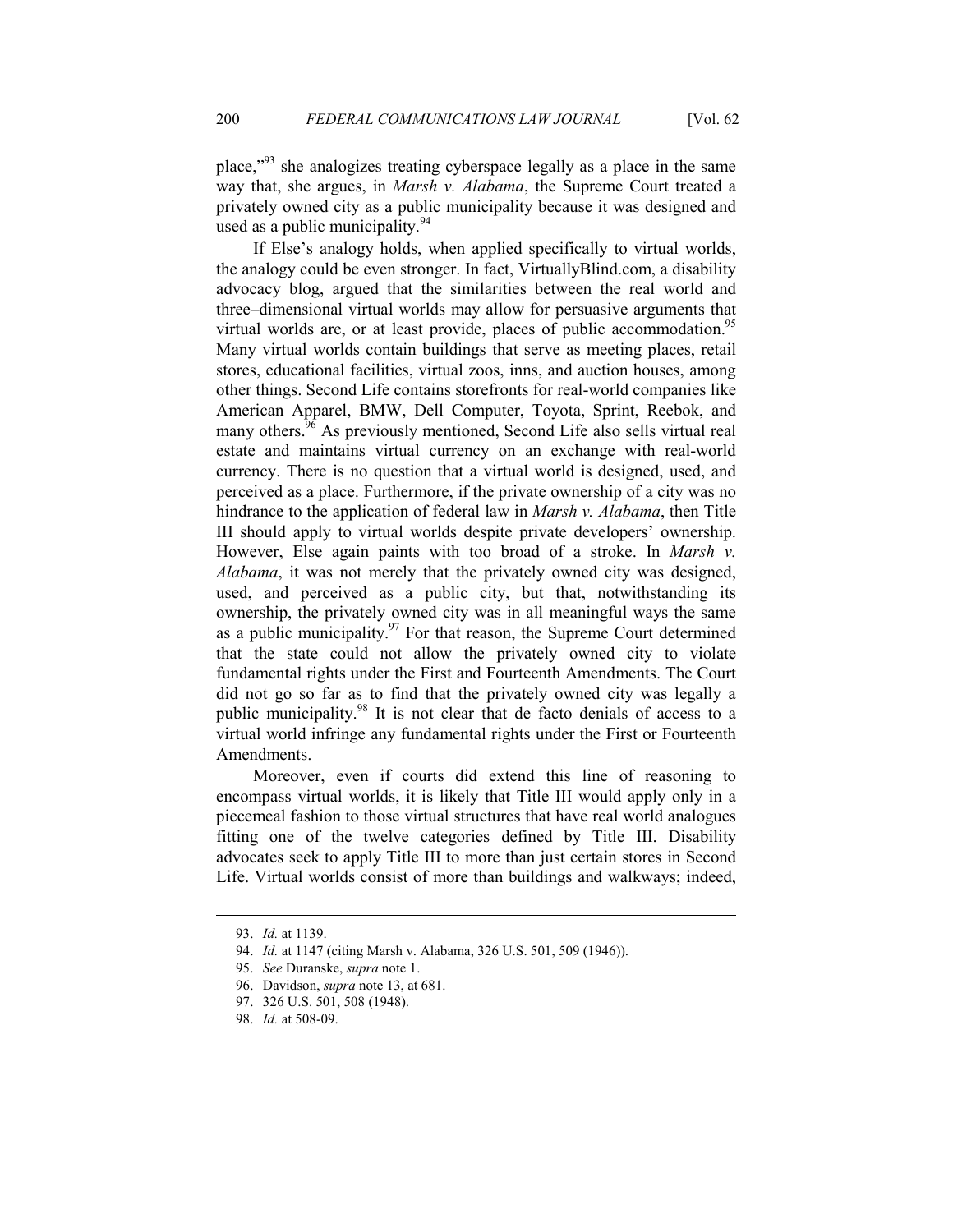they are entire worlds, which are not covered per se by Title III. Virtual worlds cannot—under *Marsh* or the current split in precedent among the circuit courts—fall under Title III.

## *B. The Commerce- and Character-Based Test*

Kessling's note, titled *Why the Target "Nexus Test" Leaves Disabled Americans Disconnected: A Better Approach to Determine Whether Private Commercial Websites Are "Places of Public Accommodation*,*"* like Else's, argues that Web sites should be analyzed as "'places of public accommodation' in their own right," but does not define them as places categorically.<sup>99</sup> Instead, Kessling's test focuses on the commerciality and character of a Web site to determine if it will fall under the provisions of Title III.<sup>100</sup> Like Else's analogy, this test has some appeal for virtual worlds, but is problematic and may require tweaking in order to apply it properly.

According to Kessling, the first step of the test requires that the Web site "affect interstate commerce in some way," as required by Title III, and be a private entity.<sup>101</sup> This threshold step, Kessling argues, would "rule out the myriad websites that do not actually engage in commercial activity" and exclude per se those Web sites that neither sell products or services nor charge membership fees.<sup>102</sup> Almost all virtual-world developers would pass this threshold step because the bulk of all massively multiplayer online role-playing game (MMORPG) developers charge for the software content of their game—including subscription fees for access—and many of the remaining virtual-world services sell products within their world.

The second step requires an analysis of the character of the commercial entity and its resemblance to any of the twelve enumerated categories of places of public accommodation under Title III.<sup>103</sup> Kessling lists several Web sites and how they might fit the categories; for example, Amazon.com is a "sales or rental establishment" and Games.yahoo.com is a "place of recreation."<sup>104</sup>

The reach of the second step may be broad or narrow when applied to virtual worlds. Broadly, it may be argued that a virtual world like Second Life is at least a "place of public gathering" under the statute, or that a virtual world like World of Warcraft is a "place of entertainment." Alternatively, the second step may narrowly reach only those elements

-

 <sup>99.</sup> Kessling, *supra* note 18, at 1024.

 <sup>100.</sup> *Id.*

 <sup>101.</sup> *Id.* at 1025.

 <sup>102.</sup> *Id.*

 <sup>103.</sup> *Id.*

 <sup>104.</sup> *Id.* at 1025-26.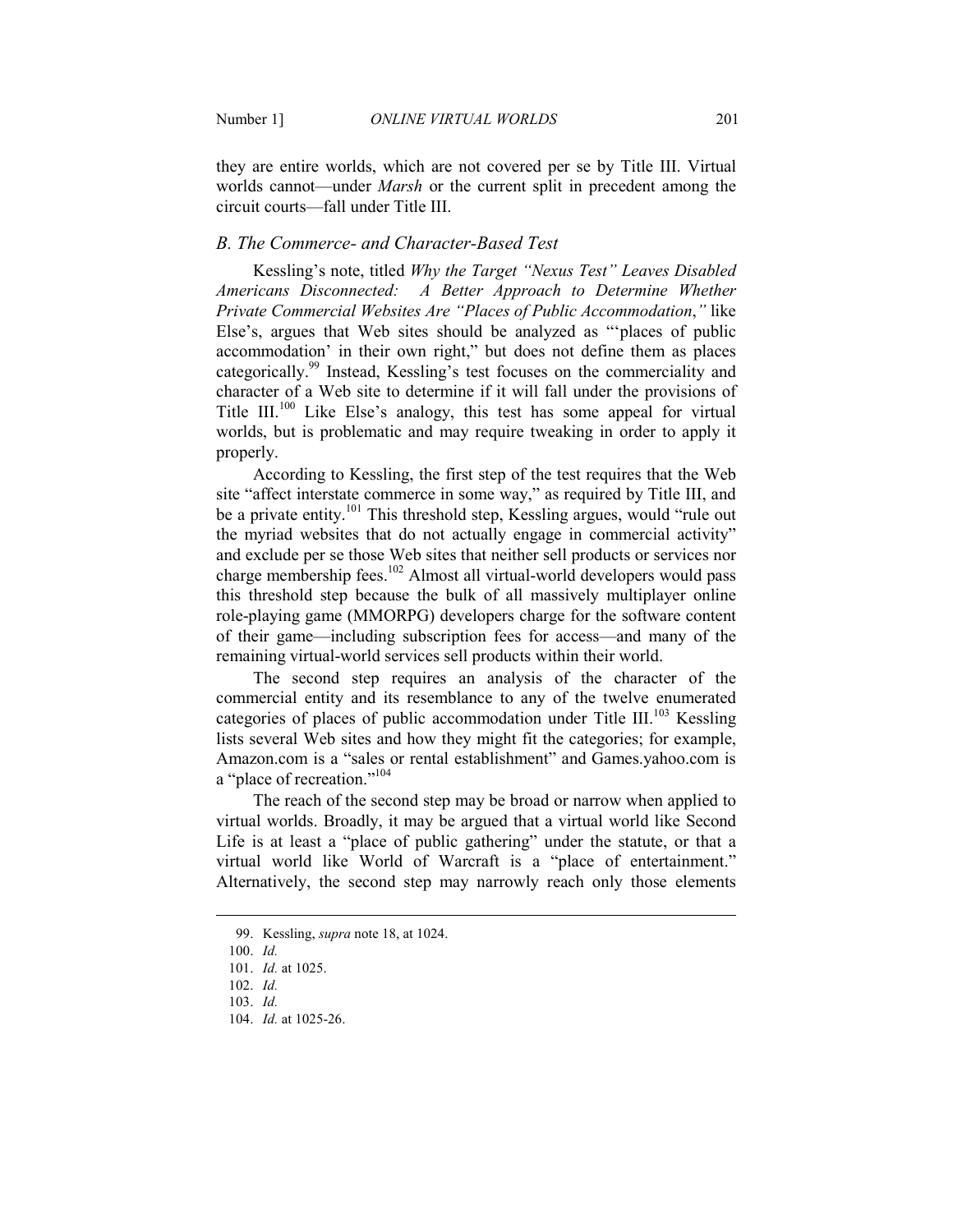within virtual worlds that closely resemble one of the categories under Title III, like an in-world auction house or retail establishment. The latter is too narrow because mandated access to an in-world retail establishment will not ameliorate those problems of access to the world in general. The reach of the former definition, however, may be too broad, as virtual worlds are commercial products and Title III explicitly exempts products themselves from its purview; it is the *access* to products that concerns the statute.<sup>105</sup> This remains problematic so long as the virtual world itself is the product, but, as virtual worlds begin to become merely the platform for products sold, concerns about access to those products begin to have more legal weight. For this reason, it is necessary to distinguish between virtual worlds as products themselves and virtual worlds as platforms for the sale of goods and services.

## *C. Regulating Virtual Worlds as Platforms*

Professor Edward Castronova offers a way to distinguish virtual worlds that may provide assistance in applying the "commerce and character test" proposed by Kessling: a dichotomy between "open" and "closed" worlds.<sup>106</sup> This dichotomy may not map perfectly on top of the virtual-world-as-product and virtual-world-as-platform dichotomy but, for the purposes of analysis, it provides a reasonable analogy.

According to Castronova, "closed" worlds are those in which the "border between the [virtual] world[s] and the real world is considered impermeable" and user interests are regulated by the terms of the End User License Agreement (EULA) between the developers and the users.<sup>107</sup> These "closed" worlds are games that attempt to remain unadulterated by realworld interests.<sup>108</sup> Most virtual worlds are sold as, and intended to be, computer games, like World of Warcraft, Dark Age of Camelot, Everquest, City of Heroes, and so on. These games have stories with fixed beginnings for entering players, and fixed endings with several intermediate, and often optional, missions or quests between them. To assist the player and provide incentive to complete missions or quests, these games offer progressively better virtual equipment with which to outfit their avatars when players defeat monsters or complete quests. Acquiring this virtual property often requires a great deal of time, and some of it is more rare and more powerful than other virtual property, so enterprising players have begun selling it on

<sup>105.</sup> *Mutual of Omaha*, 179 F.3d at 560.

 <sup>106.</sup> Edward Castronova, *The Right to Play*, 49 N.Y.L. SCH. L. REV. 185, 201-02 (2004).

 <sup>107.</sup> *Id.* at 201.

 <sup>108.</sup> *See id.* at 201-02.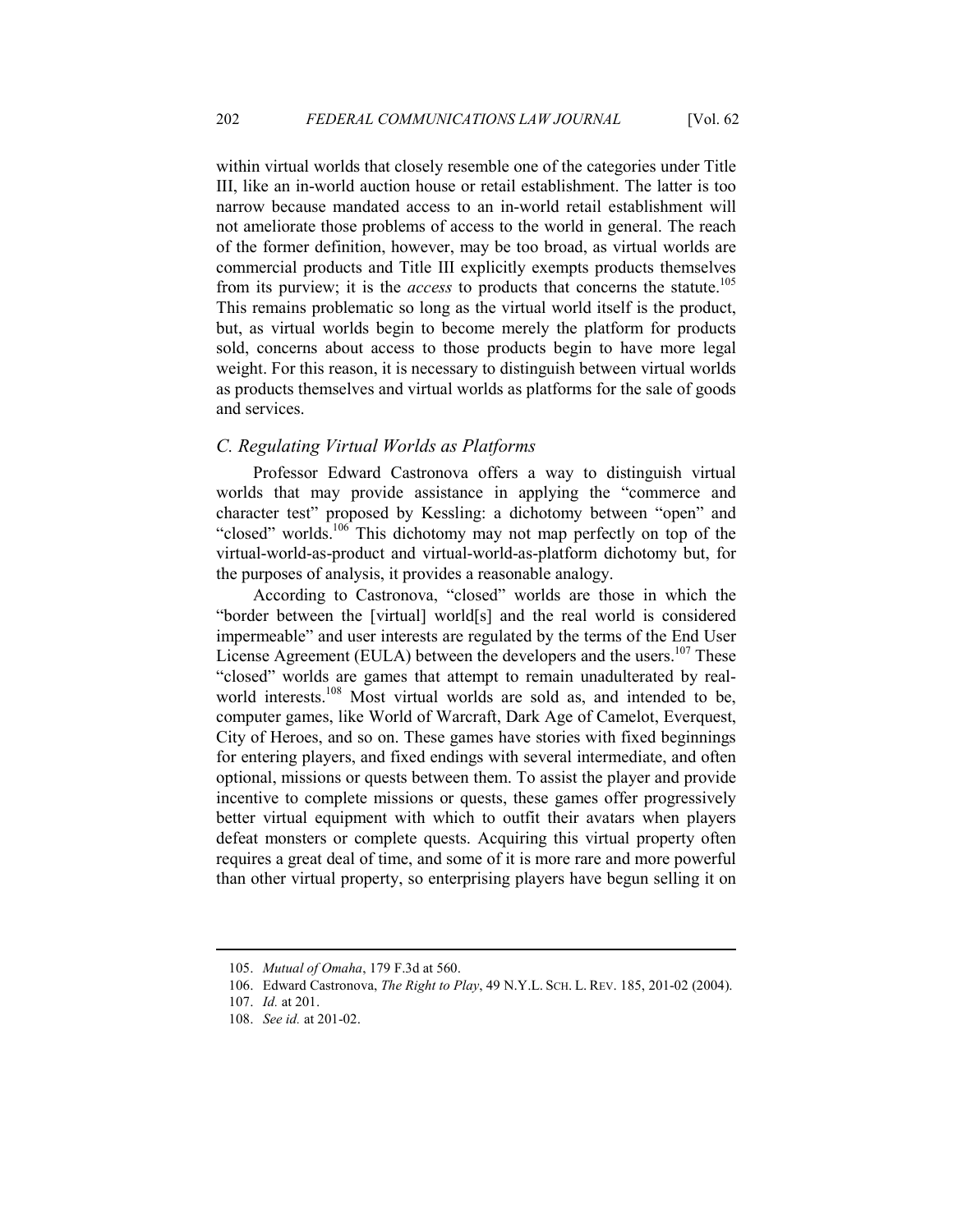Internet auction sites like eBay to players who have the money, but not the time, to invest in acquiring it. $109$ 

However, such external sales are most often expressly prohibited by the game's EULA.<sup>110</sup> Because of this, while virtual products are bought and sold in these "closed" worlds, the virtual-world providers are not using the virtual world as a platform for the sale of virtual goods. No real-world money is intended to exchange hands for the purchase of virtual property; instead, it is meant to be kept in-game. To some extent, imposing the terrestrial law on these games would be tantamount to prosecuting a football player who tackles another player or a boxer who hits another boxer for assault and battery.

In contrast to "closed" worlds, Castronova describes "open" worlds as providing a porous border between the real and virtual worlds such that the "interests and conditions of users are regulated by applicable real-world law."<sup>111</sup> "Open" worlds, in effect, are those virtual worlds that allow realworld interests, such as real-world currency, to permeate them. In these worlds, the sale of virtual goods and services for real currency may be commonplace and, thus, can be said to be platforms for the sale of products and services.

A good example of such an "open" world is Second Life. Linden Labs, the company that created and maintains Second Life, released a development kit for Second Life and allowed its users to create the world buildings, clothing, landscapes, and all.<sup>112</sup> While the Second Life software is free, Second Life has its own in-world currency, called Linden Dollars, and maintains a currency exchange between its currency and real-world currency.<sup>113</sup> It also sells virtual real estate, and collects ongoing fees, like a tax, for the ownership and maintenance of this virtual land.<sup>114</sup> Eventually, Linden Labs allowed its users to maintain intellectual property rights in their in-game creations, $115$  creating a property interest that must be

 <sup>109.</sup> Since 2007, eBay has delisted all such virtual-property auctions. Posting by Zonk, Slashdot.org, http://games.slashdot.org/article.pl?sid=07/01/26/2026257 (Jan. 26, 2007 03:39 PM EST). However, auction Web sites still exist to sell virtual world property and accounts. *See, e.g.*, MMOBay.net, http://www.mmobay.net/ (last visited Dec. 10, 2009); BuyMMOAccounts.com, http://www.buymmoaccounts.com/ (last visited Dec. 10, 2009).

 <sup>110.</sup> *See*, *e.g.*, WoW Terms of Use (2)(B), http://www.worldofwarcraft.com/legal/ termsofuse.html ("You agree that you will not, under any circumstances . . . exploit the Game or any of its parts . . . for gathering in-game currency, items or resources for sale outside of the Game.") (last visited Dec. 10, 2009).

 <sup>111.</sup> Castronova, *supra* note 107, at 202.

 <sup>112.</sup> Davidson, *supra* note 13, at 680.

 <sup>113.</sup> *Id.*

 <sup>114.</sup> *Id.* at 680-81. *See also*, Second Life Land FAQ, http://secondlife.com/land/faq/ (last visited Dec. 10, 2009).

 <sup>115.</sup> *Id.* at 690-91.